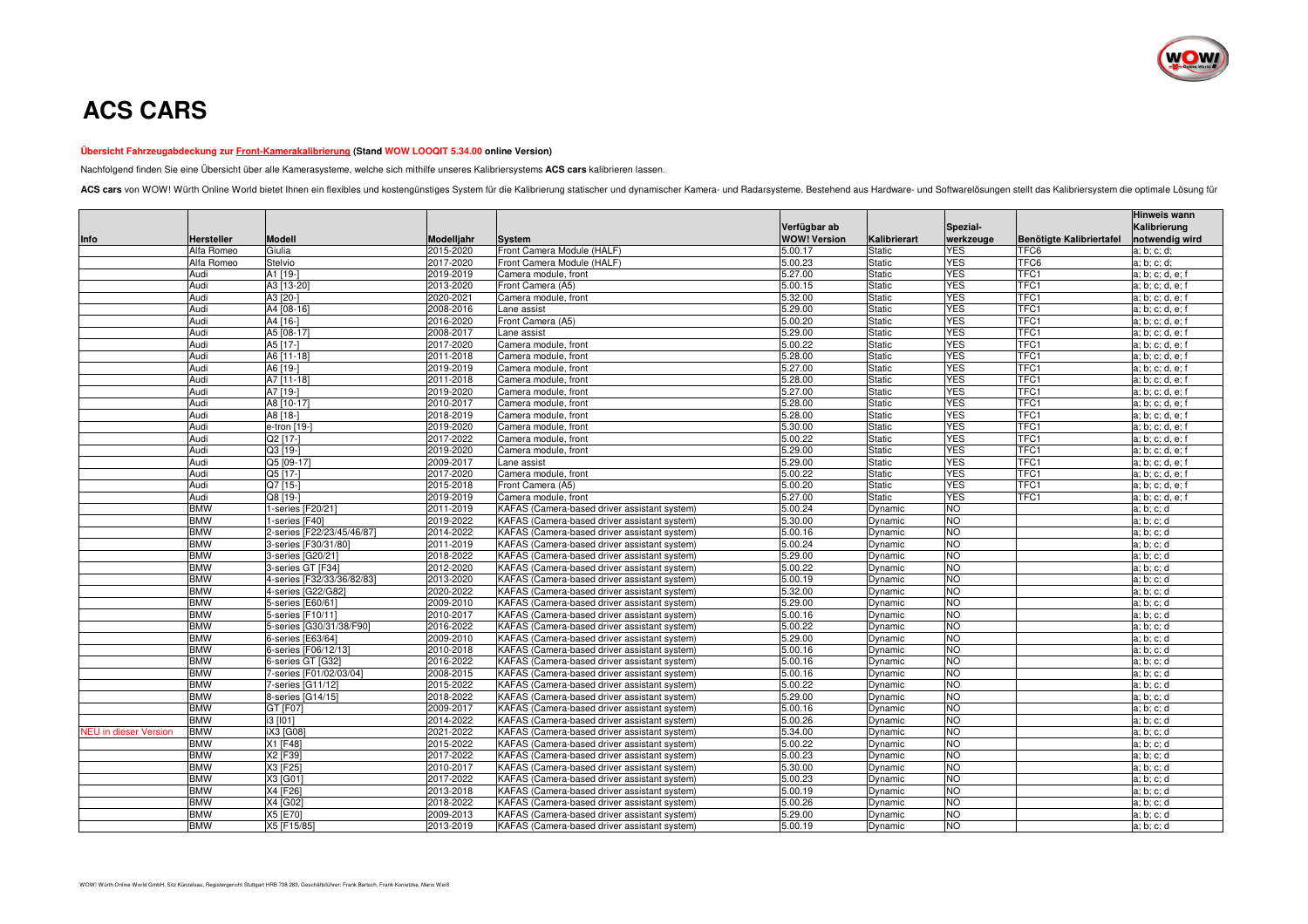

| Info                         | Hersteller            | <b>Modell</b>                         | Modelljahr             | <b>System</b>                                                                        | Verfügbar ab<br><b>WOW! Version</b> | Kalibrierart                         | Spezial-<br>werkzeuge | Benötigte Kalibriertafel | <b>Hinweis wann</b><br>Kalibrierung<br>notwendig wird |
|------------------------------|-----------------------|---------------------------------------|------------------------|--------------------------------------------------------------------------------------|-------------------------------------|--------------------------------------|-----------------------|--------------------------|-------------------------------------------------------|
|                              | <b>BMW</b>            | X5 [G05]                              | 2018-2022              | KAFAS (Camera-based driver assistant system)                                         | 5.31.00                             | Dynamic                              | <b>NO</b>             |                          | a; b; c; d                                            |
|                              | <b>BMW</b>            | X6 [E71/72]                           | 2009-2013              | KAFAS (Camera-based driver assistant system)                                         | 5.29.00                             | Dynamic                              | <b>NO</b>             |                          | a; b; c; d                                            |
|                              | <b>BMW</b>            | X6 [F16/86]                           | 2014-2019              | KAFAS (Camera-based driver assistant system)                                         | 5.00.19                             | Dynamic                              | <b>NO</b>             |                          | a; b; c; d                                            |
|                              | <b>BMW</b>            | X6 [G06]                              | 2018-2022              | KAFAS (Camera-based driver assistant system)                                         | 5.30.00                             | Dynamic                              | <b>NO</b>             |                          | a; b; c; d                                            |
|                              | <b>BMW</b>            | X7 [G07]                              | 2018-2022              | KAFAS (Camera-based driver assistant system)                                         | 5.29.00                             | Dynamic                              | <b>NO</b>             |                          | a; b; c; d                                            |
|                              | <b>BMW</b>            | Z4 [G29]                              | 2018-2022              | KAFAS (Camera-based driver assistant system)                                         | 5.29.00                             | Dynamic                              | <b>NO</b>             |                          | a; b; c; d                                            |
|                              | Citroën               | Berlingo Serie 4 [19-]<br>C3 Aircross | 2018-2022<br>2017-2022 | Multifunction video camera (Lane assistant)                                          | 5.33.00<br>5.00.23                  | Static / Dynamic                     | YES / NO<br>YES / NO  | TFC4 / NO<br>TFC4 / NO   | a; b; d; e                                            |
|                              | Citroën<br>Citroën    | C3 Serie 4 [17-]                      | 2017-2022              | Multifunction video camera (Lane assistant)<br>Multifunction camera (Lane assistant) | 5.00.22                             | Static / Dynamic<br>Static / Dynamic | YES / NO              | TFC4 / NO                | a; b; d; e<br>a; b; d; e                              |
| <b>NEU</b> in dieser Version | Citroën               | C4 [20-]                              | 2020-2022              | Multifunction video camera (Lane assistant)                                          | 5.34.00                             | Static / Dynamic                     | YES / NO              |                          | a; b; d; e                                            |
|                              | Citroën               | C4 Cactus                             | 2018-2021              | Multifunction video camera (Lane assistant)                                          | 5.32.00                             | Static / Dynamic                     | YES / NO              | TFC4 / NO                | a; b; d; e                                            |
|                              | Citroën               | C4 Picasso / Grand Picasso [14-]      | 2014-2019              | Multifunction video camera (Lane assistant)                                          | 5.28.00                             | Static / Dynamic                     | YES / NO              | TFC4 / NO                | a; b; d; e                                            |
|                              | Citroën               | C4 SpaceTourer [18-]                  | 2018-2022              | Multifunction video camera (Lane assistant)                                          | 5.30.00                             | Static / Dynamic                     | YES / NO              | TFC4 / NO                | a; b; d; e                                            |
|                              | Citroën               | C5 Aircross [19-]                     | 2019-2022              | Multifunction video camera (Lane assistant)                                          | 5.33.00                             | Static / Dynamic                     | YES / NO              | TFC4 / NO                | a; b; d; e                                            |
|                              | Citroën               | DS <sub>5</sub>                       | 2012-2019              | Multifunction camera (Lane assistant)                                                | 5.00.22                             | Dynamic                              | <b>NO</b>             |                          | b; d                                                  |
|                              | Citroën               | Jumpy/Dispatch Serie 4 [17-]          | 2017-2022              | Multifunction video camera (Lane assistant)                                          | 5.28.01                             | Dynamic                              | <b>NO</b>             |                          | b; d                                                  |
|                              | Citroën               | <b>SpaceTourer</b>                    | 2017-2022              | Multifunction video camera (Lane assistant)                                          | 5.28.01                             | Dynamic                              | <b>NO</b>             |                          | b: d                                                  |
|                              | Cupra                 | Ateca                                 | 2018-2021              | Camera module, front                                                                 | 5.33.00                             | Static                               | <b>YES</b>            | TFC1                     | a; b; c; d, e; f                                      |
| <b>NEU</b> in dieser Version | Cupra                 | Formentor                             | 2020-2022              | Camera module, front                                                                 | 5.34.00                             | <b>Static</b>                        | <b>YES</b>            | TFC1                     | a; b; c; d, e; f                                      |
|                              | Cupra                 | Leon                                  | 2020-2021              | Camera module, front                                                                 | 5.33.00                             | <b>Static</b>                        | <b>YES</b>            | TFC1                     | a; b; c; d, e; f                                      |
|                              | <b>DS Automobiles</b> | DS3                                   | 2014-2019              | Laser camera City brake (LIDAR) (Emergency brake assist)                             | 5.30.00                             | Dynamic                              | <b>NO</b>             |                          | a; b; c; d;                                           |
|                              | <b>DS Automobiles</b> | DS <sub>5</sub>                       | 2012-2019              | Multifunction camera (Lane assistant)                                                | 5.00.22                             | Dynamic                              | <b>NO</b>             |                          | b; d                                                  |
|                              | <b>DS Automobiles</b> | DS7                                   | 2019-2021              | Multifunction camera (Lane assistant)                                                | 5.33.00                             | Static / Dynamic                     | YES / NO              | TFC4 / NO                | a; b; d; e                                            |
| <b>NEU</b> in dieser Version | Fiat                  | 500E                                  | 2020-2021              | HALF (Haptic Lane Feedback)                                                          | 5.34.00                             | Static                               | YES                   | TFC5                     | a; b; c; d;                                           |
|                              | Fiat                  | 500X                                  | 2015-2019              | HALF (Haptic Lane Feedback)                                                          | 5.00.17                             | <b>Static</b>                        | <b>YES</b>            | TFC5                     | a; b; c; d;                                           |
|                              | Fiat                  | Ducato [06-]                          | 2014-2019              | HALF (Haptic Lane Feedback)                                                          | 5.32.00                             | <b>Static</b>                        | <b>YES</b>            | TFC5                     | a; b; c; d;                                           |
|                              | Fiat                  | Fullback                              | 2016-2018              | FFCM (Forward facing camera module) Lane Assist                                      | 5.00.24                             | Dynamic                              | <b>NO</b>             |                          | a; b; c; f                                            |
|                              | Ford                  | C-Max [11-14]                         | 2010-2014              | Forward sensing camera - Lane Departure Warning Camera                               | 5.32.00                             | Dynamic                              | <b>NO</b>             |                          | a; b; d; e;<br>Auswechseln des<br>Innenrückspiegels   |
|                              | Ford                  | C-Max [15-]                           | 2015-2019              | Forward sensing camera - Lane Departure Warning Camera                               | 5.00.17                             | Dynamic                              | <b>NO</b>             |                          | a; b; d; e;<br>Auswechseln des<br>Innenrückspiegels   |
|                              | Ford                  | EcoSport                              | 2013-2020              | Forward sensing camera - Lane Departure Warning Camera                               | 5.29.00                             | Dynamic                              | <b>NO</b>             |                          | a; b; d; e;<br>Auswechseln des<br>Innenrückspiegels   |
|                              | Ford                  | Edge                                  | 2016-2020              | Forward sensing camera - Lane Departure Warning Camera                               | 5.28.00                             | Dynamic                              | <b>NO</b>             |                          | a; b; d; e;<br>Auswechseln des<br>Innenrückspiegels   |
|                              | Ford                  | Explorer [16-]                        | 2016-2020              | Forward sensing camera - Lane Departure Warning Camera                               | 5.28.00                             | Dynamic                              | <b>NO</b>             |                          | a; b; d; e;<br>Auswechseln des<br>Innenrückspiegels   |
|                              | Ford                  | Fiesta [17-]                          | 2017-2021              | Forward sensing camera - Lane Departure Warning Camera                               | 5.29.00                             | Dynamic                              | N <sub>O</sub>        |                          | a; b; d; e;<br>Auswechseln des<br>Innenrückspiegels   |
|                              | Ford                  | Focus [11-14]                         | 2011-2014              | Forward sensing camera - Lane Departure Warning Camera                               | 5.28.00                             | Dynamic                              | <b>NO</b>             |                          | a; b; d; e;<br>Auswechseln des<br>Innenrückspiegels   |
|                              | Ford                  | Focus [14-18]                         | 2014-2018              | Forward sensing camera - Lane Departure Warning Camera                               | 5.00.15                             | Dynamic                              | <b>NO</b>             |                          | a; b; d; e;<br>Auswechseln des<br>Innenrückspiegels   |
|                              | Ford                  | Focus [18-]                           | 2018-2021              | Forward sensing camera - Lane Departure Warning Camera                               | 5.29.00                             | Dynamic                              | <b>NO</b>             |                          | a; b; d; e;<br>Auswechseln des<br>Innenrückspiegels   |
|                              | Ford                  | Focus C-Max [11-14]                   | 2010-2014              | Forward sensing camera - Lane Departure Warning Camera                               | 5.28.00                             | Dynamic                              | <b>NO</b>             |                          | a; b; d; e;<br>Auswechseln des<br>Innenrückspiegels   |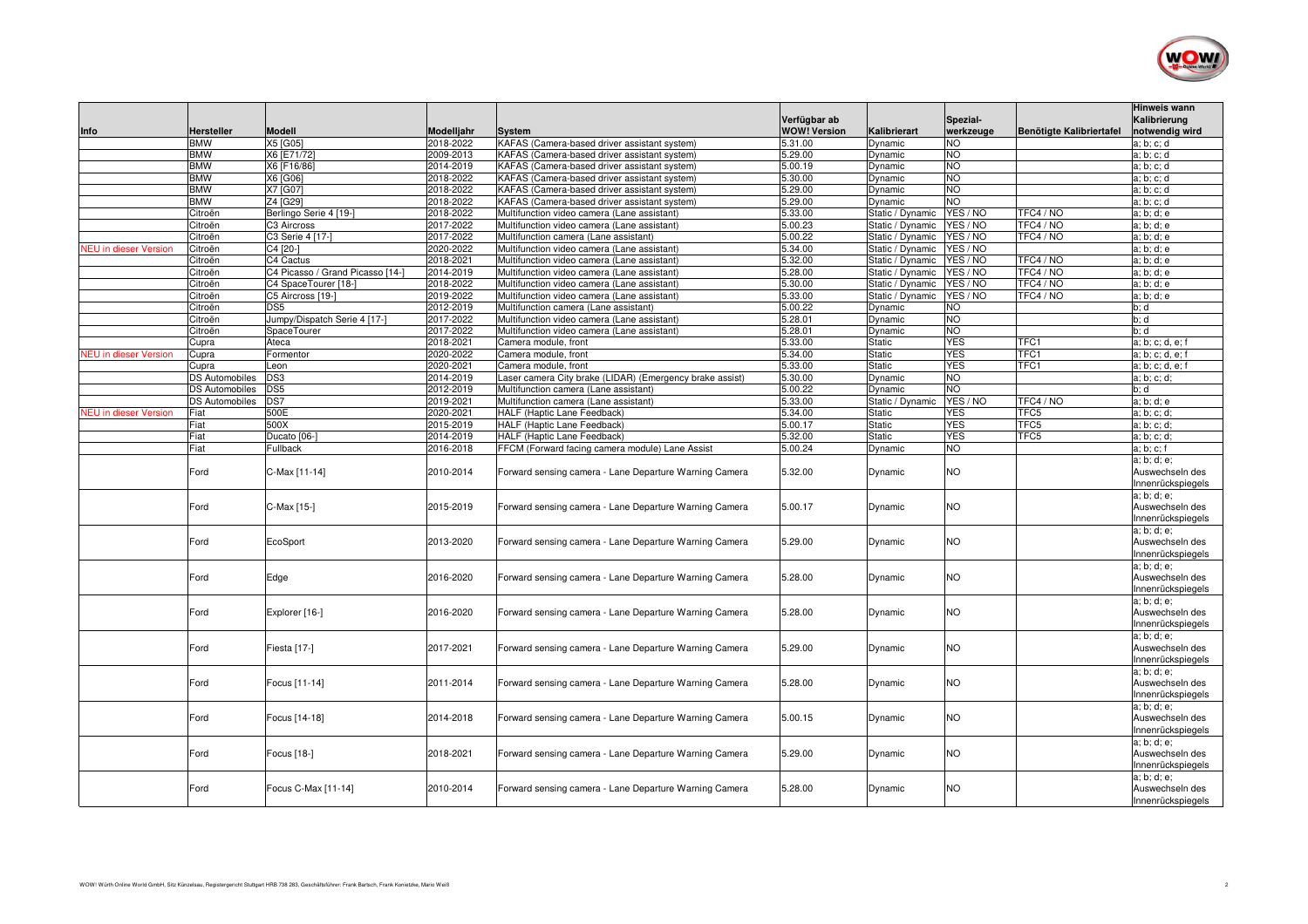

| Info                         | <b>Hersteller</b>  | <b>Modell</b>          | Modelljahr             | <b>System</b>                                               | Verfügbar ab<br><b>WOW! Version</b> | Kalibrierart                   | Spezial-<br>werkzeuge    | Benötigte Kalibriertafel | <b>Hinweis wann</b><br>Kalibrierung<br>notwendig wird |
|------------------------------|--------------------|------------------------|------------------------|-------------------------------------------------------------|-------------------------------------|--------------------------------|--------------------------|--------------------------|-------------------------------------------------------|
|                              | Ford               | Galaxy [11-15]         | 2011-2016              | Forward sensing camera - Lane Departure Warning Camera      | 5.28.00                             | Dynamic                        | <b>NO</b>                |                          | a; b; d; e;<br>Auswechseln des<br>Innenrückspiegels   |
|                              | Ford               | Galaxy [15-]           | 2015-2021              | Forward sensing camera - Lane Departure Warning Camera      | 5.00.10                             | Dynamic                        | <b>NO</b>                |                          | a; b; d; e;<br>Auswechseln des<br>Innenrückspiegels   |
|                              | Ford               | Kuga [13-20]           | 2013-2020              | Forward sensing camera - Lane Departure Warning Camera      | 5.28.00                             | Dynamic                        | <b>NO</b>                |                          | a; b; d; e;<br>Auswechseln des<br>Innenrückspiegels   |
|                              | Ford               | Kuga [20-]             | 2020-2022              | Forward sensing camera - Lane Departure Warning Camera      | 5.32.00                             | Dynamic                        | <b>NO</b>                |                          | a; b; d; e;<br>Auswechseln des<br>Innenrückspiegels   |
|                              | Ford               | Mondeo [14-]           | 2014-2020              | Forward sensing camera - Lane Departure Warning Camera      | 5.28.00                             | Dynamic                        | <b>NO</b>                |                          | a; b; d; e;<br>Auswechseln des<br>Innenrückspiegels   |
|                              | Ford               | Mustang [15-]          | 2015-2020              | Forward sensing camera - Lane Departure Warning Camera      | 5.28.00                             | Dynamic                        | <b>NO</b>                |                          | a; b; d; e;<br>Auswechseln des<br>Innenrückspiegels   |
|                              | Ford               | Puma [20-]             | 2020-2022              | Forward sensing camera - Lane Departure Warning Camera      | 5.32.00                             | Dynamic                        | <b>NO</b>                |                          | a; b; d; e;<br>Auswechseln des<br>Innenrückspiegels   |
|                              | Ford               | Ranger [12-]           | 2016-2020              | Forward sensing camera - Lane Departure Warning Camera      | 5.28.00                             | Dynamic                        | <b>NO</b>                |                          | a; b; d; e;<br>Auswechseln des<br>Innenrückspiegels   |
|                              | Ford               | S-max [11-15]          | 2011-2016              | Forward sensing camera - Lane Departure Warning Camera      | 5.28.00                             | Dynamic                        | NO.                      |                          | a; b; d; e;<br>Auswechseln des<br>Innenrückspiegels   |
|                              | Ford               | S-max [15-]            | 2015-2021              | Forward sensing camera - Lane Departure Warning Camera      | 5.00.10                             | Dynamic                        | <b>NO</b>                |                          | a; b; d; e;<br>Auswechseln des<br>Innenrückspiegels   |
|                              | Ford               | Tourneo Connect [14-]  | 2014-2017              | Forward sensing camera - Lane Departure Warning Camera      | 5.28.00                             | Dynamic                        | <b>NO</b>                |                          | a; b; d; e;<br>Auswechseln des<br>Innenrückspiegels   |
|                              | Ford               | Tourneo Custom [13-]   | 2012-2020              | Forward sensing camera - Lane Departure Warning Camera      | 5.28.00                             | Dynamic                        | <b>NO</b>                |                          | a; b; d; e;<br>Auswechseln des<br>Innenrückspiegels   |
|                              | Ford               | Transit [14-19]        | 2014-2019              | Forward sensing camera - Lane Departure Warning Camera      | 5.28.00                             | Dynamic                        | <b>NO</b>                |                          | a: b: d: e:<br>Auswechseln des<br>Innenrückspiegels   |
|                              | Ford               | Transit Connect [14-]  | 2014-2017              | Forward sensing camera - Lane Departure Warning Camera      | 5.28.00                             | Dynamic                        | <b>NO</b>                |                          | a; b; d; e;<br>Auswechseln des<br>Innenrückspiegels   |
|                              | Ford               | Transit Custom [13-]   | 2012-2020              | Forward sensing camera - Lane Departure Warning Camera      | 5.28.00                             | Dynamic                        | <b>NO</b>                |                          | a; b; d; e;<br>Auswechseln des<br>Innenrückspiegels   |
|                              | Honda              | Accord [08-]           | 2015-2019              | KAS (Lane keeping assist system)                            | 5.29.00                             | Static                         | <b>YES</b>               | TFC15-L, TFC15-R         | a; b; c; d; e                                         |
|                              | Honda              | Civic [12-16]          | 2015-2016              | LKAS (Lane keeping assist system)                           | 5.29.00                             | <b>Static</b>                  | <b>YES</b>               | TFC15-L, TFC15-R         | a; b; c; d; e                                         |
| <b>JEU</b> in dieser Version | Honda              | Civic [17-]            | 2017-2021              | <b>KAS</b> (Lane keeping assist system)                     | 5.34.00                             | Static                         | <b>YES</b>               | TFC15-L, TFC15-R         | a; b; c; d; e                                         |
|                              | Honda              | Civic Type R [15-]     | 2015-2019              | <b>KAS</b> (Lane keeping assist system)                     | 5.30.00                             | Static                         | <b>YES</b>               | TFC15-L, TFC15-R         | a; b; c; d; e                                         |
|                              | Honda              | CR-V [12-17]           | 2015-2017              | <b>KAS</b> (Lane keeping assist system)                     | 5.29.00                             | Static                         | <b>YES</b>               | TFC15-L, TFC15-R         | a; b; c; d; e                                         |
| <b>NEU</b> in dieser Version | Honda              | CR-V [18-]             | 2018-2021              | <b>KAS</b> (Lane keeping assist system)                     | 5.34.00                             | Static                         | <b>YES</b>               | TFC15-L, TFC15-R         | a; b; c; d; e                                         |
| <b>NEU</b> in dieser Version | Honda              | Jazz [20-]             | 2020-2021              | KAS (Lane keeping assist system)                            | 5.34.00                             | <b>Static</b>                  | <b>YES</b>               | TFC15-L, TFC15-R         | a; b; c; d; e                                         |
|                              | Hyundai            | i10 [14-]              | 2017-2020<br>2015-2021 | MFC (Multifunction Camera)                                  | 5.30.00<br>5.00.10                  | Static                         | <b>YES</b><br><b>YES</b> | TFC5<br>TFC5             | a; b; c; d; e                                         |
|                              | Hyundai<br>Hyundai | i20 [15-]<br>130 [13-] | 2017-2017              | Lane departure warning camera<br>MFC (Multifunction Camera) | 5.30.00                             | <b>Static</b><br><b>Static</b> | <b>YES</b>               | TFC5                     | a; b; c; d; e<br>a; b; c; d; e                        |
|                              | Hyundai            | 130 [18-]              | 2018-2018              | MFC (Multifunction Camera)                                  | 5.30.00                             | <b>Static</b>                  | <b>YES</b>               | TFC5                     | a; b; c; d; e                                         |
|                              | Hyundai            | lonig [17-1            | 2017-2021              | MFC (Multifunction Camera)                                  | 5.31.00                             | <b>Static</b>                  | <b>YES</b>               | TFC5                     | a: b: c: d: e                                         |
|                              | Hyundai            | Kona [18-]             | 2018-2020              | <b>LKAS (Lane Keeping Assist)</b>                           | 5.31.00                             | <b>Static</b>                  | <b>YES</b>               | TFC5                     | a; b; c; d; e                                         |
|                              | Hyundai            | Santa Fe [13-]         | 2013-2018              | Lane departure warning camera                               | 5.00.10                             | <b>Static</b>                  | <b>YES</b>               | TFC17                    | a; b; c; d; e                                         |
|                              |                    |                        |                        |                                                             |                                     |                                |                          |                          |                                                       |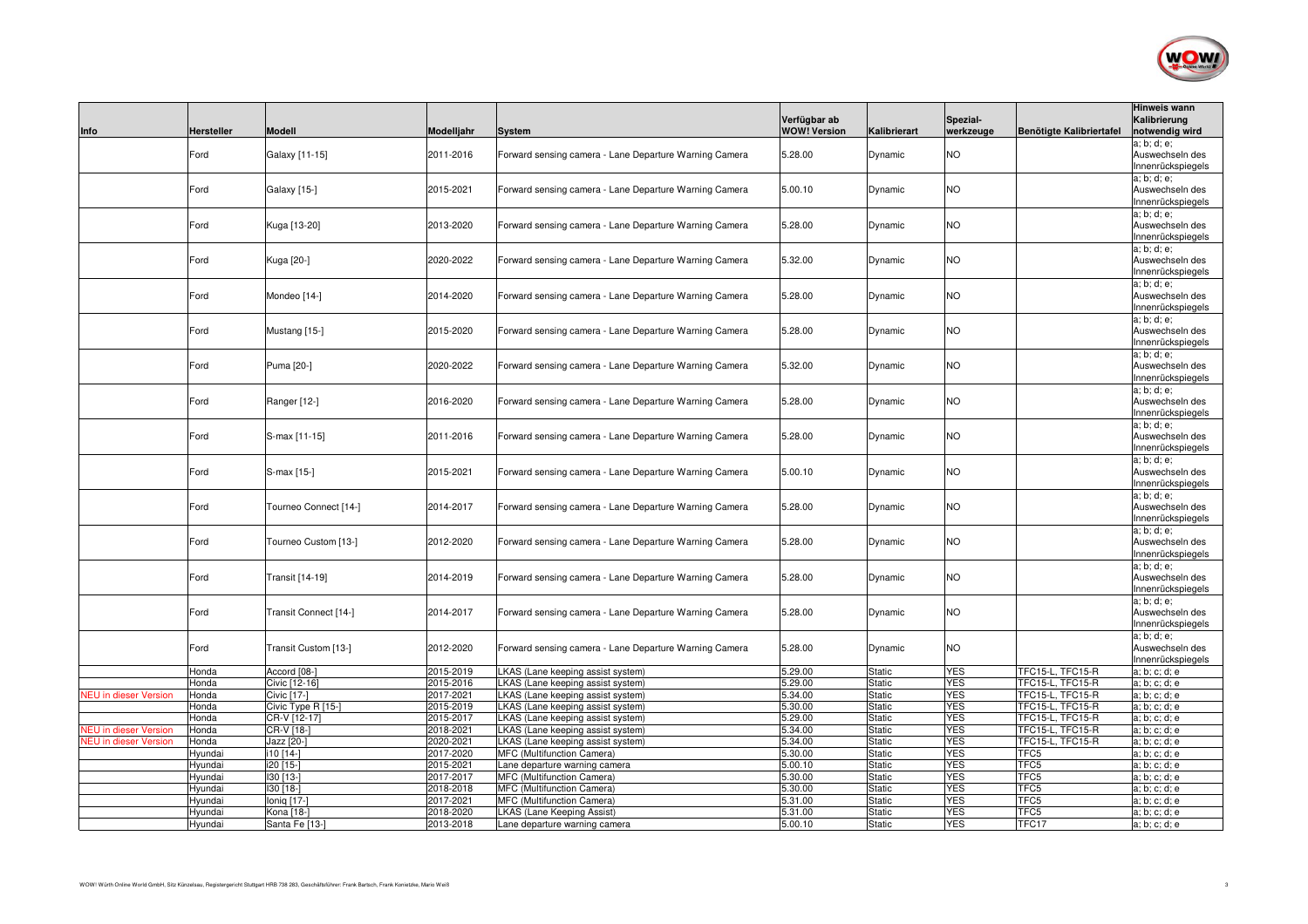

| Info | Hersteller           | <b>Modell</b>                             | Modelljahr | <b>System</b>                                                                                                                             | Verfügbar ab<br><b>WOW! Version</b> | Kalibrierart     | Spezial-<br>werkzeuge | Benötigte Kalibriertafel | <b>Hinweis wann</b><br>Kalibrierung<br>notwendig wird |
|------|----------------------|-------------------------------------------|------------|-------------------------------------------------------------------------------------------------------------------------------------------|-------------------------------------|------------------|-----------------------|--------------------------|-------------------------------------------------------|
|      | Hyundai              | Tucson [15-]                              | 2015-2018  | Lane departure warning camera                                                                                                             | 5.31.00                             | <b>Static</b>    | <b>YES</b>            | TFC5                     | a; b; c; d; e                                         |
|      | Iveco                | Daily VI                                  | 2014-2019  | Lane departure warning camera                                                                                                             | 5.00.17                             | <b>Static</b>    | <b>YES</b>            | Iveco part Nr. 99305357  | a; b; c; d;                                           |
|      | Jaguar               | E-pace                                    | 2018-2020  | IPMA Image processing module "A"                                                                                                          | 5.29.00                             | Dynamic          | <b>NO</b>             |                          | a; b; c; d; e; f                                      |
|      | Jaguar               | F-pace                                    | 2015-2017  | IPMA Image processing module "A"                                                                                                          | 5.33.00                             | Dynamic          | <b>NO</b>             |                          | a; b; c; d; e; f                                      |
|      | Jaguar               | F-pace (DoIP)                             | 2018-2020  | IPMA Image processing module "A"                                                                                                          | 5.28.00                             | Dynamic          | <b>NO</b>             |                          | a; b; c; d; e; f                                      |
|      | Jaguar               | I-Pace                                    | 2019-2020  | IPMA Image processing module "A"                                                                                                          | 5.29.00                             | Dynamic          | <b>NO</b>             |                          | a; b; c; d; e; f                                      |
|      | Jaquar               | XE                                        | 2015-2017  | IPMA Image processing module "A"                                                                                                          | 5.29.00                             | Dynamic          | <b>NO</b>             |                          | a; b; c; d; e; f                                      |
|      | Jaguar               | XE (DoIP)                                 | 2018-2020  | IPMA Image processing module "A"                                                                                                          | 5.28.00                             | Dynamic          | <b>NO</b>             |                          | a; b; c; d; e; f                                      |
|      | Jaguar               | <b>XF</b>                                 | 2015-2017  | IPMA Image processing module "A"                                                                                                          | 5.29.00                             | Dynamic          | <b>NO</b>             |                          | a; b; c; d; e; f                                      |
|      | Jaguar               | XF (DoIP)                                 | 2018-2020  | IPMA Image processing module "A"                                                                                                          | 5.28.00                             | Dynamic          | N <sub>O</sub>        |                          | a; b; c; d; e; f                                      |
|      | Jeep                 | Cherokee [14-                             | 2014-2017  | FFCM (Forward facing camera module)                                                                                                       | 5.00.20                             | Dynamic          | <b>NO</b>             |                          | a; b; c; d                                            |
|      | Jeep                 | Compass [17-]                             | 2017-2021  | FFCM (Forward facing camera module)                                                                                                       | 5.33.00                             | Dynamic          | <b>NO</b>             |                          | a; b; c; d                                            |
|      | Jeep                 | Renegade                                  | 2015-2021  | <b>HALF (Haptic Lane Feedback)</b>                                                                                                        | 5.00.17                             | <b>Static</b>    | <b>YES</b>            | TFC5                     | a; b; c; d                                            |
|      | KIA                  | Cee'd [13-15]                             | 2013-2015  | Lane departure warning camera                                                                                                             | 5.30.00                             | <b>Static</b>    | <b>YES</b>            | TFC5                     | a; b; c; d; e                                         |
|      | KIA                  | Cee'd [16-18]                             | 2016-2018  | MFC (Multifunction Camera)                                                                                                                | 5.30.00                             | Static           | <b>YES</b>            | TFC5                     | a; b; c; d; e                                         |
|      | KIA                  | Niro [17-]                                | 2017-2020  | MFC (Multifunction Camera)                                                                                                                | 5.30.00                             | Static           | <b>YES</b>            | TFC5                     | a; b; c; d; e                                         |
|      | KIA                  | Optima [16-]                              | 2016-2020  | MFC (Multifunction Camera)                                                                                                                | 5.32.00                             | <b>Static</b>    | <b>YES</b>            | TFC5                     | a; b; c; d; e                                         |
|      | KIA                  | Rio [17-]                                 | 2017-2020  | MFC (Multifunction Camera)                                                                                                                | 5.30.00                             | <b>Static</b>    | <b>YES</b>            | TFC5                     | a; b; c; d; e                                         |
|      | <b>KIA</b>           | Sorento [09-15]                           | 2013-2015  | Lane departure warning camera                                                                                                             | 5.00.17                             | <b>Static</b>    | <b>YES</b>            | TFC17                    | a; b; c; d, e                                         |
|      | KIA                  | Sorento [15-]                             | 2015-2016  | Lane departure warning camera                                                                                                             | 5.31.00                             | <b>Static</b>    | <b>YES</b>            | TFC5                     | a; b; c; d; e                                         |
|      | <b>KIA</b>           | Sorento [15-]                             | 2017-2018  | MFC (Multifunction Camera)                                                                                                                | 5.31.00                             | <b>Static</b>    | <b>YES</b>            | TFC5                     | a; b; c; d; e                                         |
|      | <b>KIA</b>           | Sportage [16-]                            | 2016-2020  | Lane departure warning camera                                                                                                             | 5.31.00                             | <b>Static</b>    | <b>YES</b>            | TFC5                     | a; b; c; d; e                                         |
|      | KIA                  | Stonic [18-]                              | 2018-2020  | MFC (Multifunction Camera)                                                                                                                | 5.30.00                             | <b>Static</b>    | <b>YES</b>            | TFC5                     | a: b: c: d: e                                         |
|      | Land Rover           | Discovery 5 [L462 DoIP]                   | 2017-2020  | IPMA Image processing module "A"                                                                                                          | 5.28.00                             | Dynamic          | <b>NO</b>             |                          | a; b; c; d; e; f                                      |
|      | Land Rover           | Range Rover Evoque [L551-DolP]            | 2019-2020  | Image processing module "A"                                                                                                               | 5.29.00                             | Dynamic          | <b>NO</b>             |                          | a; b; c; d; e; f                                      |
|      | Land Rover           | Range Rover Sport [L494 DolP]             | 2017-2020  | IPMA Image processing module "A"                                                                                                          | 5.28.00                             | Dynamic          | <b>NO</b>             |                          | a; b; c; d; e; f                                      |
|      | <b>Land Rover</b>    | Range Rover Velar                         | 2018-2020  | IPMA Image processing module "A"                                                                                                          | 5.28.00                             | Dynamic          | <b>NO</b>             |                          | a; b; c; d; e; f                                      |
|      | <b>MAN LCV</b>       | <b>TGE</b>                                | 2017-2018  | Camera module, front                                                                                                                      | 5.30.00                             | <b>Static</b>    | <b>YES</b>            | TFC1                     | a; b; c; d, e; f                                      |
|      | Mazda                | CX-3 [15-] [DK] (VIN 100001-)             | 2015-2018  | FSC (Forward sensing camera)                                                                                                              | 5.00.17                             | <b>Static</b>    | <b>YES</b>            | TFC8-L, TFC8-R           | a; b; c; e                                            |
|      | Mazda                | CX-3 [15-] [DK] (VIN 20001-)              | 2017-2020  | FSC (Forward sensing camera)                                                                                                              | 5.29.00                             | Static / Dynamic | YES / NO              | TFC9-L, TFC9-R           | a; b; c; e                                            |
|      | Mazda                | CX-5 [11-17] [KE]                         | 2011-2016  | FSC (Forward sensing camera)                                                                                                              | 5.00.10                             | <b>Static</b>    | YES                   | TFC8-L, TFC8-R           | a; b; c; e                                            |
|      | Mazda                | CX-5 [17-] [KF]                           | 2017-2020  | FSC (Forward sensing camera)                                                                                                              | 5.29.00                             | Static / Dynamic | YES / NO              | TFC9-L, TFC9-R           | a; b; c; e                                            |
|      | Mazda                | Mazda2 [14-] [DJ]                         | 2014-2020  | FSC (Forward sensing camera)                                                                                                              | 5.00.10                             | <b>Static</b>    | <b>YES</b>            | TFC8-L, TFC8-R           | a; b; c; e                                            |
|      | Mazda                | Mazda3 [14-16] [BM]                       | 2013-2016  | FSC (Forward sensing camera)                                                                                                              | 5.00.10                             | Static / Dynamic | YES / NO              | TFC8-L, TFC8-R           | a; b; c; e                                            |
|      | Mazda                | Mazda3 [16-18] [BN]                       | 2016-2018  | FSC (Forward sensing camera)                                                                                                              | 5.29.00                             | Static / Dynamic | YES / NO              | TFC9-L, TFC9-R           | a; b; c; e                                            |
|      | Mazda                | Mazda6 [13-16] [GJ]                       | 2013-2016  | FSC (Forward sensing camera)                                                                                                              | 5.00.17                             | Static / Dynamic | YES / NO              | TFC8-L. TFC8-R           | a; b; c; e                                            |
|      | Mazda                | Mazda6 [16-] [GL]                         | 2016-2020  | FSC (Forward sensing camera)                                                                                                              | 5.28.00                             | Static / Dynamic | YES / NO              | TFC9-L, TFC9-R           | a; b; c; e                                            |
|      | Mazda                | MX-5 [15-]                                | 2015-2016  | FSC (Forward sensing camera)                                                                                                              | 5.00.17                             | <b>Static</b>    | <b>YES</b>            | TFC8-L, TFC8-R           | a; b; c; e                                            |
|      | <b>Mercedes</b>      | nformation: Im Bereich STEREO-KAMERA werd |            | i aktuell noch nicht alle Steuergerätevarianten unterstützt, bitte nutzen Sie den Funktions-Scan, um die Einstellmöglichkeiten zu prüfen! |                                     |                  |                       |                          |                                                       |
|      | Mercedes             | A-Class [W176]                            | 2012-2018  | MPC212/SMPC212 (Multifunction Camera)                                                                                                     | 5.00.10                             | <b>Static</b>    | <b>YES</b>            | TFC <sub>2</sub>         | a; b; d                                               |
|      | Mercedes             | A-Class [W177]                            | 2018-2022  | MMPC213/SMPC213 (Multifunction Camera)                                                                                                    | 5.00.23                             | <b>Static</b>    | <b>YES</b>            | TFC <sub>2</sub>         | a; b; d                                               |
|      | Mercedes             | AMG GT 4-Door Coupé [X290]                | 2019-2022  | MMPC213/SMPC213 (Multifunction Camera)                                                                                                    | 5.00.26                             | <b>Static</b>    | <b>YES</b>            | TFC <sub>2</sub>         | a: b: d                                               |
|      | Mercedes             | B-Class [W242]                            | 2014-2017  | MPC212/SMPC212 (Multifunction Camera)                                                                                                     | 5.00.22                             | <b>Static</b>    | <b>YES</b>            | TFC <sub>2</sub>         | a; b; d                                               |
|      | Mercedes             | B-Class [W246]                            | 2012-2018  | MPC212/SMPC212 (Multifunction Camera)                                                                                                     | 5.00.10                             | <b>Static</b>    | <b>YES</b>            | TFC <sub>2</sub>         | a; b; d                                               |
|      | Mercedes             | B-Class [W247]                            | 2019-2022  | MMPC213/SMPC213 (Multifunction Camera)                                                                                                    | 5.00.26                             | <b>Static</b>    | <b>YES</b>            | TFC <sub>2</sub>         | a; b; d                                               |
|      | Mercedes             | C-Class [W204]                            | 2007-2015  | MPC212/SMPC212 (Multifunction Camera)                                                                                                     | 5.00.10                             | <b>Static</b>    | <b>YES</b>            | TFC <sub>2</sub>         | a; b; d                                               |
|      | Mercedes             | C-Class [W205]                            | 2014-2018  | MMPC222 / SMPC222 (Multifunction Camera)                                                                                                  | 5.00.15                             | Static           | <b>YES</b>            | TFC <sub>2</sub>         | a; b; d                                               |
|      | Mercedes             | C-Class [W205] [2019-]                    | 2019-2021  | MMPC213/SMPC213 (Multifunction Camera)                                                                                                    | 5.00.26                             | <b>Static</b>    | <b>YES</b>            | TFC <sub>2</sub>         | a; b; d                                               |
|      | Mercedes             | CL [C216]                                 | 2011-2013  | MPC212/SMPC212 (Multifunction Camera)                                                                                                     | 5.00.15                             | Static           | <b>YES</b>            | TFC <sub>2</sub>         | a; b; d                                               |
|      |                      | CLA-Class [C117]                          | 2013-2018  | MPC212/SMPC212 (Multifunction Camera)                                                                                                     | 5.00.10                             | Static           | <b>YES</b>            | TFC <sub>2</sub>         | a; b; d                                               |
|      | Mercedes<br>Mercedes | CLA-Class [C118]                          | 2019-2022  | MMPC213/SMPC213 (Multifunction Camera)                                                                                                    | 5.00.26                             | Static           | <b>YES</b>            | TFC <sub>2</sub>         | a; b; d                                               |
|      | Mercedes             | <b>CLS [C218]</b>                         | 2011-2018  | MPC212/SMPC212 (Multifunction Camera)                                                                                                     | 5.00.10                             | Static           | <b>YES</b>            | TFC <sub>2</sub>         | a; b; d                                               |
|      | Mercedes             | <b>CLS [C257]</b>                         | 2018-2022  | MMPC213/SMPC213 (Multifunction Camera)                                                                                                    | 5.00.22                             | <b>Static</b>    | <b>YES</b>            | TFC <sub>2</sub>         | a; b; d                                               |
|      | Mercedes             | E-Class [W212]                            | 2009-2016  | MPC212/SMPC212 (Multifunction Camera)                                                                                                     | 5.00.16                             | <b>Static</b>    | <b>YES</b>            | TFC <sub>2</sub>         | a; b; d                                               |
|      | Mercedes             | E-Class [W213]                            | 2016-2022  | MMPC213/SMPC213 (Multifunction Camera)                                                                                                    | 5.00.17                             | <b>Static</b>    | <b>YES</b>            | TFC <sub>2</sub>         | a; b; d                                               |
|      |                      |                                           | 2017-2022  | MMPC213/SMPC213 (Multifunction Camera)                                                                                                    | 5.00.20                             | <b>Static</b>    | <b>YES</b>            | TFC <sub>2</sub>         | a; b; d                                               |
|      | Mercedes<br>Mercedes | E-Class Coupé [C238]                      | 2009-2017  | MPC212/SMPC212 (Multifunction Camera)                                                                                                     | 5.00.16                             | <b>Static</b>    | <b>YES</b>            | TFC <sub>2</sub>         | a; b; d                                               |
|      |                      | E-Class Coupé [W207]<br><b>EQA [N243]</b> | 2021-2022  | MMPC213/SMPC213 (Multifunction Camera)                                                                                                    | 5.33.00                             | <b>Static</b>    | <b>YES</b>            | TFC <sub>2</sub>         | a:b:d                                                 |
|      | Mercedes<br>Mercedes | <b>EQB [X243]</b>                         | 2021-2022  | MMPC213/SMPC213 (Multifunction Camera)                                                                                                    | 5.33.00                             | <b>Static</b>    | <b>YES</b>            | TFC <sub>2</sub>         | a; b; d                                               |
|      |                      |                                           |            |                                                                                                                                           |                                     |                  |                       |                          |                                                       |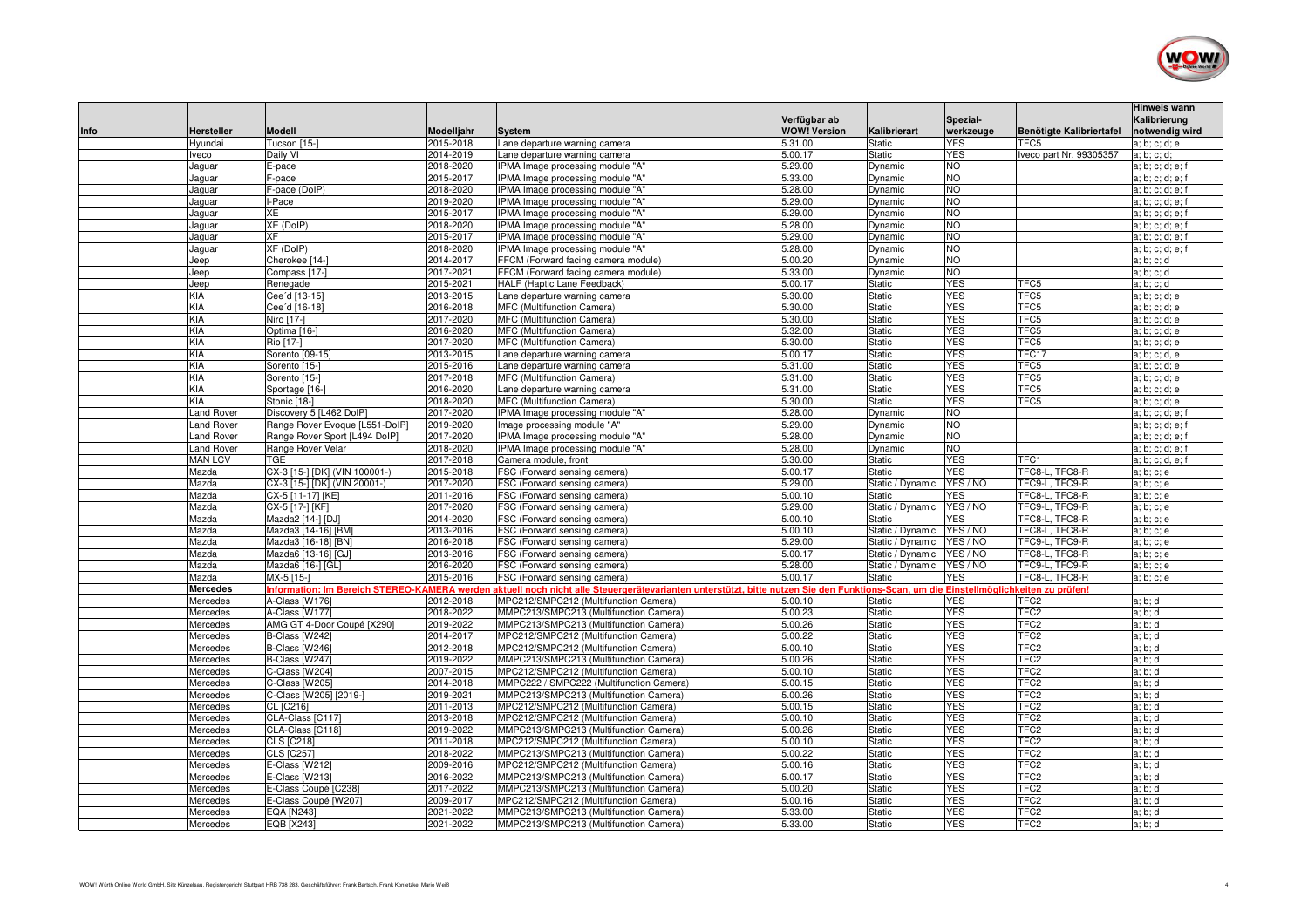

| Info                         | Hersteller           | <b>Modell</b>                                                                                                             | Modelljahr             | <b>System</b>                                                                  | Verfügbar ab<br><b>WOW! Version</b> | Kalibrierart                   | Spezial-<br>werkzeuge    | Benötigte Kalibriertafel             | <b>Hinweis wann</b><br>Kalibrierung<br>notwendig wird |
|------------------------------|----------------------|---------------------------------------------------------------------------------------------------------------------------|------------------------|--------------------------------------------------------------------------------|-------------------------------------|--------------------------------|--------------------------|--------------------------------------|-------------------------------------------------------|
|                              | Mercedes             | <b>EQC [N293]</b>                                                                                                         | 2020-2022              | MMPC213/SMPC213 (Multifunction Camera)                                         | 5.29.00                             | <b>Static</b>                  | <b>YES</b>               | TFC <sub>2</sub>                     | a; b; d                                               |
|                              | Mercedes             | <b>EQV [N447]</b>                                                                                                         | 2020-2022              | MPC212/SMPC212 (Multifunction Camera)                                          | 5.30.00                             | Static                         | <b>YES</b>               | TFC <sub>2</sub>                     | a; b; d                                               |
|                              | Mercedes             | G-Class [W463] [2019-]                                                                                                    | 2019-2022              | MMPC213/SMPC213 (Multifunction Camera)                                         | 5.00.26                             | <b>Static</b>                  | <b>YES</b>               | TFC <sub>2</sub>                     | a; b; d                                               |
|                              | Mercedes             | GLA-Class [H247]                                                                                                          | 2020-2022              | MMPC213/SMPC213 (Multifunction Camera)                                         | 5.30.00                             | <b>Static</b>                  | <b>YES</b>               | TFC <sub>2</sub>                     | a; b; d                                               |
|                              | Mercedes             | GLA-Class [X156]                                                                                                          | 2014-2018              | MPC212/SMPC212 (Multifunction Camera)                                          | 5.00.16                             | <b>Static</b>                  | <b>YES</b>               | TFC <sub>2</sub>                     | a; b; d                                               |
|                              | Mercedes             | GLB-Class [X247]                                                                                                          | 2019-2021              | MMPC213/SMPC213 (Multifunction Camera)                                         | 5.28.00                             | <b>Static</b>                  | <b>YES</b>               | TFC <sub>2</sub>                     | a; b; d                                               |
|                              | Mercedes             | GLC [X253]                                                                                                                | 2016-2019              | MMPC222 / SMPC222 (Multifunction Camera)                                       | 5.00.16                             | Static                         | <b>YES</b>               | TFC <sub>2</sub>                     | a; b; d                                               |
|                              | Mercedes             | GLC-Class [X253] [2020-]                                                                                                  | 2020-2022              | MMPC213/SMPC213 (Multifunction Camera)                                         | 5.29.00                             | <b>Static</b>                  | <b>YES</b>               | TFC <sub>2</sub>                     | a; b; d                                               |
|                              | Mercedes             | GL-Class [X166]                                                                                                           | 2013-2015              | MPC212/SMPC212 (Multifunction Camera)                                          | 5.00.16                             | <b>Static</b>                  | <b>YES</b>               | TFC <sub>2</sub>                     | a; b; d                                               |
|                              | Mercedes             | <b>GLE [W166]</b>                                                                                                         | 2016-2018              | MPC212/SMPC212 (Multifunction Camera)                                          | 5.00.17                             | <b>Static</b>                  | <b>YES</b>               | TFC <sub>2</sub>                     | a; b; d                                               |
|                              | Mercedes             | GLE [W167]                                                                                                                | 2019-2021              | MMPC213/SMPC213 (Multifunction Camera)                                         | 5.00.26                             | Static                         | <b>YES</b>               | TFC <sub>2</sub>                     | a; b; d                                               |
|                              | Mercedes             | GLE Coupé [C292]                                                                                                          | 2016-2018              | MPC212/SMPC212 (Multifunction Camera)                                          | 5.00.16                             | <b>Static</b>                  | <b>YES</b>               | TFC <sub>2</sub>                     | a; b; d                                               |
|                              | Mercedes             | GLK-Class [X204]                                                                                                          | 2011-2015              | MPC212/SMPC212 (Multifunction Camera)                                          | 5.00.16                             | Static                         | <b>YES</b>               | TFC <sub>2</sub>                     | a; b; d                                               |
|                              | Mercedes             | GLS [X166]                                                                                                                | 2016-2018              | MPC212/SMPC212 (Multifunction Camera)                                          | 5.00.20                             | <b>Static</b>                  | <b>YES</b>               | TFC <sub>2</sub>                     | a; b; d                                               |
|                              | Mercedes             | GLS [X167]                                                                                                                | 2019-2021              | MMPC213/SMPC213 (Multifunction Camera)                                         | 5.28.00                             | <b>Static</b>                  | <b>YES</b>               | TFC <sub>2</sub>                     | a; b; d                                               |
|                              | Mercedes             | M-Class [W166]<br>S-Class [W221                                                                                           | 2012-2015<br>2010-2013 | MPC212/SMPC212 (Multifunction Camera)<br>MPC212/SMPC212 (Multifunction Camera) | 5.00.1<br>5.00.1                    | Static                         | <b>YES</b><br><b>YES</b> | TFC <sub>2</sub><br>TFC <sub>2</sub> | a; b; d                                               |
|                              | Mercedes<br>Mercedes | S-Class [W222]                                                                                                            | 2018-2021              | MPC212/SMPC212 (Multifunction Camera)                                          | 5.00.22                             | <b>Static</b><br><b>Static</b> | <b>YES</b>               | TFC <sub>2</sub>                     | a; b; d<br>a; b; d                                    |
|                              | Mercedes             | S-Class Coupé [C217] [2018-]                                                                                              | 2018-2021              | MMPC213/SMPC213 (Multifunction Camera)                                         | 5.27.00                             | Static                         | <b>YES</b>               | TFC <sub>2</sub>                     | a; b; d                                               |
|                              | Mercedes             | <b>SL [R231]</b>                                                                                                          | 2013-2019              | MPC212/SMPC212 (Multifunction Camera)                                          | 5.00.1                              | <b>Static</b>                  | <b>YES</b>               | TFC <sub>2</sub>                     | a; b; d                                               |
|                              | Mercedes             | <b>SLC [R172]</b>                                                                                                         | 2016-2019              | MPC212/SMPC212 (Multifunction Camera)                                          | 5.00.17                             | Static                         | <b>YES</b>               | TFC <sub>2</sub>                     | a; b; d                                               |
|                              | Mercedes             | <b>SLK [R172]</b>                                                                                                         | 2011-2015              | MPC212/SMPC212 (Multifunction Camera)                                          | 5.00.1                              | <b>Static</b>                  | <b>YES</b>               | TFC <sub>2</sub>                     | a; b; d                                               |
|                              | Mercedes             | Sprinter [906]                                                                                                            | 2014-2018              | MMPC906 (Multifunction Camera)                                                 | 5.00.23                             | <b>Static</b>                  | <b>YES</b>               | TFC <sub>2</sub>                     | a; b; d                                               |
| <b>NEU</b> in dieser Version | Mercedes             | Sprinter [907/910]                                                                                                        | 2018-2022              | MMPC213 (Mono) (Multifunction Camera (Mono))                                   | 5.34.00                             | Static                         | <b>YES</b>               | TFC <sub>2</sub>                     | a; b; d                                               |
|                              | Mercedes             | V-Class [W447]                                                                                                            | 2014-2022              | MPC212/SMPC212 (Multifunction Camera)                                          | 5.00.23                             | <b>Static</b>                  | <b>YES</b>               | TFC <sub>2</sub>                     | a; b; d                                               |
|                              | Mercedes             | Vito [W447]                                                                                                               | 2015-2022              | MPC212/SMPC212 (Multifunction Camera)                                          | 5.00.23                             | Static                         | <b>YES</b>               | TFC <sub>2</sub>                     | a; b; d                                               |
|                              | Mercedes             | X-Class [470]                                                                                                             | 2018-2020              | FCAM470 (Multifunction Camera)                                                 | 5.32.00                             | <b>Static</b>                  | <b>YES</b>               | TFC7-L, TFC7-R                       | a; b; d                                               |
|                              | Mini                 | Clubman [F54]                                                                                                             | 2015-2022              | KAFAS (Camera-based driver assistant system)                                   | 5.00.23                             | Dynamic                        | <b>NO</b>                |                                      | a; b; c; d                                            |
|                              | Mini                 | Convertible [F57]                                                                                                         | 2014-2022              | KAFAS (Camera-based driver assistant system)                                   | 5.00.23                             | Dynamic                        | NO                       |                                      | a; b; c; d                                            |
|                              | Mini                 | Countryman [F60]                                                                                                          | 2017-2022              | KAFAS (Camera-based driver assistant system)                                   | 5.00.23                             | Dynamic                        | <b>NO</b>                |                                      | a; b; c; d                                            |
|                              | Mini                 | Coupe/One [F55/56]                                                                                                        | 2014-2022              | KAFAS (Camera-based driver assistant system)                                   | 5.00.23                             | Dynamic                        | <b>NO</b>                |                                      | a; b; c; d                                            |
|                              | Mitsubishi           | <b>ASX</b>                                                                                                                | 2018-2020              | FCM/LDW/AHB (Front camera)                                                     | 5.31.00                             | <b>Static</b>                  | <b>YES</b>               | TFC10L, TFC10R                       | a; b; c; d; e                                         |
|                              | Mitsubishi           | Eclipse Cross [18-]                                                                                                       | 2018-2020              | FCM/LDW/AHB (Front camera)                                                     | 5.31.00                             | <b>Static</b>                  | <b>YES</b>               | TFC10L, TFC10R                       | a; b; c; d; e                                         |
|                              | Mitsubishi           | L200 V/Triton/Strada [15-1                                                                                                | 2015-2017              | Lane keep (Lane Keeping Assist)                                                | 5.00.22                             | Dynamic                        | <b>NO</b>                |                                      | a; b; c; d                                            |
|                              | Mitsubishi           | L200 V/Triton/Strada [15-1                                                                                                | 2020-2020              | FCM/LDW/AHB (Front camera)                                                     | 5.31.00                             | <b>Static</b>                  | <b>YES</b>               | TFC10L, TFC10R                       | a; b; c; d; e                                         |
|                              | Mitsubishi           | Outlander III [13-]                                                                                                       | 2013-2018              | Lane keep (Lane Keeping Assist)                                                | 5.00.3                              | Dynamic                        | <b>NO</b>                |                                      | a; b; c; d                                            |
|                              | Mitsubishi           | Outlander III [13-]                                                                                                       | 2017-2020              | FCM/LDW/AHB (Front camera)                                                     | 5.31.00                             | <b>Static</b>                  | <b>YES</b>               | TFC10L, TFC10R                       | a; b; c; d; e                                         |
|                              | Mitsubishi           | Space star [12-]                                                                                                          | 2020-2021              | FCM/LDW/AHB (Front camera)                                                     | 5.32.00                             | Static                         | <b>YES</b>               | TFC10L, TFC10R                       | a; b; c; d; e                                         |
|                              | Nissan               | Leaf ZE1 [18-]                                                                                                            | 2018-2020              | Lane Assist                                                                    | 5.00.24                             | <b>Static</b>                  | <b>YES</b>               | TFC7-L, TFC7-R                       | a; b; d, e                                            |
|                              | Nissan               | Micra K14 [17-]                                                                                                           | 2017-2020              | Lane Assist                                                                    | 5.00.23                             | <b>Static</b>                  | <b>YES</b>               | TFC7-L, TFC7-R                       | a; b; d, e                                            |
|                              | Nissan               | Qashqai J11 [12/2013 - 05/2017]<br>VIN<br>SJNDJ18E***000001<br>SJN**J11*1000001<br>SJNF**J11*Z000001<br>Z8NF**J11**000001 | 2014-2017              | Lane Assist                                                                    | 5.32.00                             | <b>Static</b>                  | <b>YES</b>               | TFC13                                | a; b; d, e                                            |
|                              | Nissan               | Qashqai J11 [06/2017-]<br><b>VIN</b><br>SJNDJ18E***000001<br>SJN**J11*1000001<br>SJNF**J11*Z000001<br>· Z8NF**J11**000001 | 2017-2020              | Lane Assist                                                                    | 5.00.17                             | <b>Static</b>                  | <b>YES</b>               | TFC7-L. TFC7-R                       | a; b; d, e                                            |
|                              | Nissan               | X-Trail T32 [14-]                                                                                                         | 2014-2020              | Lane Assist                                                                    | 5.00.3                              | Static                         | <b>YES</b>               | TFC7-L, TFC7-R                       | a; b; d, e                                            |
|                              | Opel                 | Ampera                                                                                                                    | 2013-2015              | <b>HBSM/FCM</b>                                                                | 5.00.1                              | Dynamic                        | <b>NO</b>                |                                      | a; b; c; d                                            |
|                              | Opel                 | Ampera E                                                                                                                  | 2017-2019              | <b>FCM</b>                                                                     | 5.00.23                             | Dynamic                        | <b>NO</b>                |                                      | a; b; c; d                                            |
|                              | Opel                 | Astra J                                                                                                                   | 2010-2020              | <b>HBSM/FCM</b>                                                                | 5.00.1                              | Dynamic                        | <b>NO</b>                |                                      | a; b; c; d                                            |
|                              | Opel                 | Astra K                                                                                                                   | 2016-2022              | <b>FCM</b>                                                                     | 5.00.23                             | Dynamic                        | N <sub>O</sub>           |                                      | a; b; c; d                                            |
|                              | Opel                 | Cascada                                                                                                                   | 2013-2019              | <b>HBSM/FCM</b>                                                                | 5.00.1                              | Dynamic                        | NO                       |                                      | a; b; c; d                                            |
|                              | Opel                 | Combo E                                                                                                                   | 2019-2020              | <b>HBSM/FCM</b>                                                                | 5.29.00                             | Static                         | <b>YES</b>               | TFC4                                 | a; b; c; d; e                                         |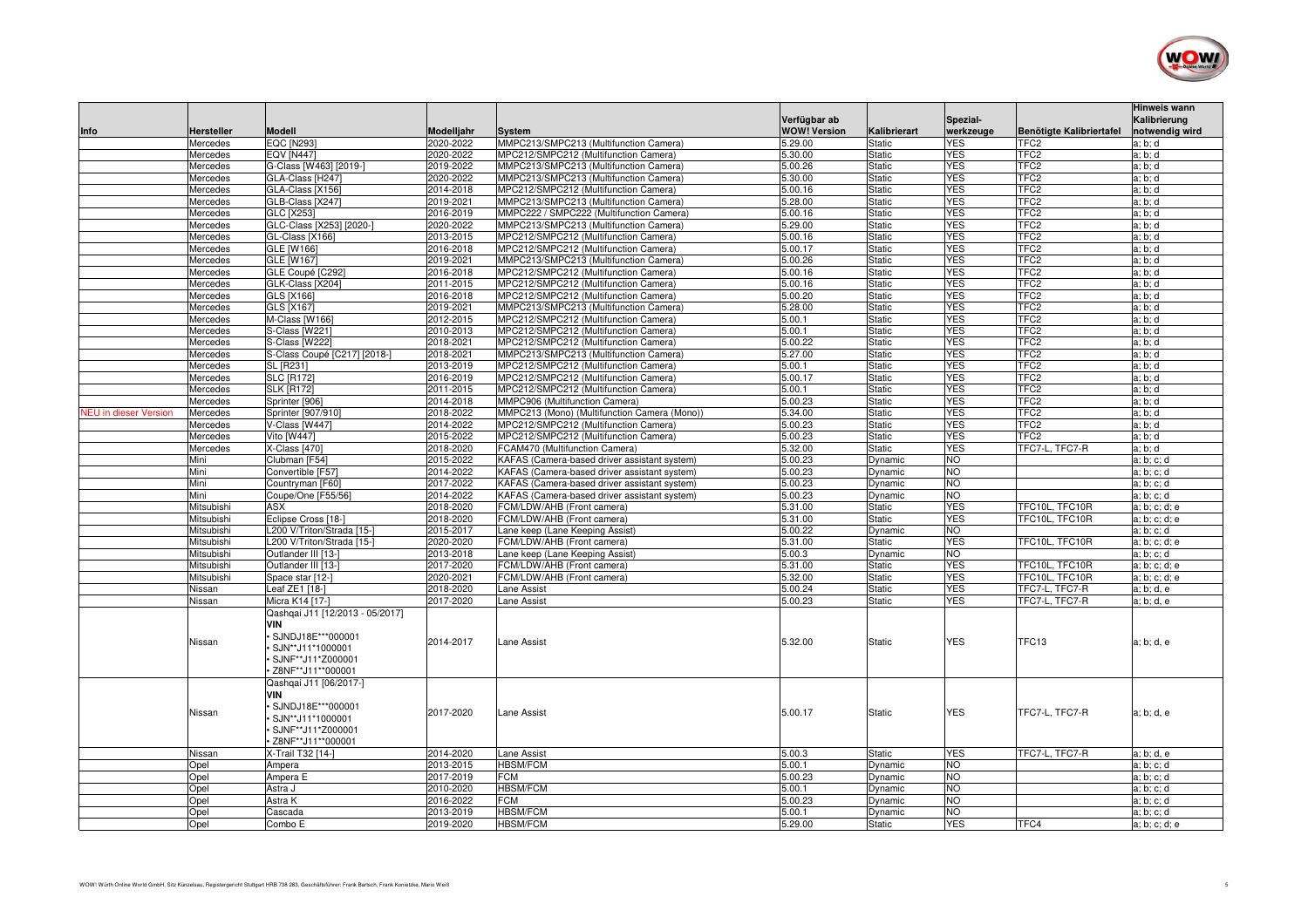

| Info                         | Hersteller | <b>Modell</b>                | Modelljahr             | <b>System</b>                               | Verfügbar ab<br><b>WOW! Version</b> | Kalibrierart                   | Spezial-<br>werkzeuge | Benötigte Kalibriertafel | <b>Hinweis wann</b><br>Kalibrierung<br>notwendig wird |
|------------------------------|------------|------------------------------|------------------------|---------------------------------------------|-------------------------------------|--------------------------------|-----------------------|--------------------------|-------------------------------------------------------|
|                              | Opel       | Combo E Cargo / Life [21-]   | 2021-2022              | Multifunction video camera (Lane assistant) | 5.33.00                             | Static / Dynamic               | YES / NO              | TFC4 / NO                | a; b; d; e                                            |
|                              | Opel       | Corsa E                      | 2015-2019              | <b>FCM</b>                                  | 5.00.1                              | Dynamic                        | <b>NO</b>             |                          | a; b; c; d                                            |
|                              | Opel       | Corsa F                      | 2020-2022              | Multifunction video camera (Lane assistant) | 5.33.00                             | Static / Dynamic               | YES / NO              | TFC4 / NO                | a; b; d; e                                            |
|                              | Opel       | Crossland X                  | 2017-2022              | <b>HBSM/FCM</b>                             | 5.29.00                             | <b>Static</b>                  | <b>YES</b>            | TFC4                     | a; b; c; d; e                                         |
|                              | Opel       | Grandland X                  | 2017-2022              | <b>HBSM/FCM</b>                             | 5.28.00                             | <b>Static</b>                  | <b>YES</b>            | TFC4                     | a; b; c; d; e                                         |
|                              | Opel       | Insignia                     | 2012-2017              | <b>HBSM/FCM</b>                             | 5.00.1                              | Dynamic                        | <b>NO</b>             |                          | a; b; c; d                                            |
|                              | Opel       | Insignia B                   | 2017-2022              | <b>FCM</b>                                  | 5.00.24                             | Dynamic                        | <b>NO</b>             |                          | a; b; c; d                                            |
|                              | Opel       | Karl Viva                    | 2016-2019              | <b>FCM</b>                                  | 5.00.20                             | Dynamic                        | <b>NO</b>             |                          | a; b; c; d                                            |
|                              | Opel       | Mokka                        | 2013-2019              | <b>HBSM/FCM</b>                             | 5.00.10                             | Dynamic                        | <b>NO</b>             |                          | a; b; c; d                                            |
|                              | Opel       | Mokka B                      | 2020-2022              | Multifunction video camera (Lane assistant  | 5.33.00                             | Dynamic                        | <b>NO</b>             | TFC4 / NO                | a; b; d; e                                            |
|                              | Opel       | Vivaro C                     | 2020-2022              | Multifunction video camera (Lane assistant) | 5.33.00                             | Dynamic                        | <b>NO</b>             |                          | a; b; d; e                                            |
|                              | Opel       | Zafira C                     | 2012-2019              | <b>HBSM/FCM</b>                             | 5.00.13                             | Dynamic                        | <b>NO</b>             |                          | a; b; c; d                                            |
|                              | Opel       | Zafira Life                  | 2020-2022              | Multifunction video camera (Lane assistant) | 5.33.00                             | Dynamic                        | <b>NO</b>             |                          | a; b; d; e                                            |
|                              | Peugeot    | 208 [20-]                    | 2019-2022              | Multifunction video camera (Lane assistant) | 5.31.00                             | Static / Dynamic               | YES / NO              | TFC4 / NO                | a; b; d; e                                            |
|                              | Peugeot    | 2008 [20-]                   | 2020-2022              | Multifunction video camera (Lane assistant) | 5.33.00                             | Static / Dynamic               | YES / NO              | TFC4 / NO                | a; b; d; e                                            |
|                              | Peugeot    | 3008 [17-]                   | 2017-2022              | Multifunction video camera (Lane assistant) | 5.00.26                             | Static / Dynamic               | YES / NO              | TFC4 / NO                | a; b; d; e                                            |
|                              | Peugeot    | $308$ [14-]                  | 2014-2021              | Multifunction video camera (Lane assistant) | 5.00.22                             | Static / Dynamic               | YES / NO              | TFC4 / NO                | a; b; d; e                                            |
|                              | Peugeot    | 5008 [17-]                   | 2017-2022              | Multifunction video camera (Lane assistant) | 5.00.23                             | Static / Dynamic               | YES / NO              | TFC4 / NO                | a; b; d; e                                            |
|                              | Peugeot    | 508 [18-]                    | 2018-2022              | Multifunction video camera (Lane assistant) | 5.33.00                             | Static / Dynamic               | YES / NO              | TFC4 / NO                | a; b; d; e                                            |
|                              | Peugeot    | Expert 4 [17-]               | 2018-2022              | Multifunction video camera (Lane assistant) | 5.28.01                             | Static / Dynamic               | YES / NO              | TFC4 / NO                | a; b; d; e                                            |
|                              | Peugeot    | Partner Serie 4 [19-]        | 2018-2022              | Multifunction video camera (Lane assistant) | 5.33.00                             | Static / Dynamic               | YES / NO              | TFC4 / NO                | a; b; d; e                                            |
|                              | Peugeot    | Rifter [19-]                 | 2018-2022              | Multifunction video camera (Lane assistant) | 5.33.00                             | Static / Dynamic               | YES / NO              | TFC4 / NO                | a; b; d; e                                            |
|                              | Peugeot    | Traveller                    | 2017-2022              | Multifunction video camera (Lane assistant) | 5.28.01                             | Dynamic                        | <b>NO</b>             |                          | a; b; d; e                                            |
|                              | Renault    | Captur II (*SGW protected)   | 2019-2022              | Front camera                                | 5.30.00                             | <b>Static</b>                  | <b>YES</b>            | TFC3                     | a; b; c; d; e                                         |
|                              | Renault    | Clio V (*SGW protected)      | 2019-2022              | Front camera                                | 5.30.00                             | Static                         | <b>YES</b>            | TFC3                     | a; b; c; d; e                                         |
|                              | Renault    | Espace V                     | 2015-2020              | Front camera                                | 5.00.23                             | Static                         | <b>YES</b>            | TFC3                     | a; b; c; d; e                                         |
|                              | Renault    | Kadiar                       | 2015-2021              | Front camera                                | 5.00.24                             | <b>Static</b>                  | <b>YES</b>            | TFC3                     | a; b; c; d; e                                         |
|                              | Renault    | Koleos/QM5                   | 2012-2015              | Front camera                                | 5.00.24                             | <b>Static</b>                  | <b>YES</b>            | TFC3                     | a; b; c; d; e                                         |
|                              | Renault    | KoleosII/QM6                 | 2017-2021              | Front camera                                | 5.29.00                             | <b>Static</b>                  | <b>YES</b>            | TFC3                     | a; b; c; d; e                                         |
|                              | Renault    | Megane III                   | 2012-2016              | Front camera                                | 5.00.24                             | <b>Static</b>                  | <b>YES</b>            | TFC3                     | a; b; c; d; e                                         |
|                              | Renault    | Megane IV                    | 2016-2020              | Front camera                                | 5.00.23                             | <b>Static</b>                  | <b>YES</b>            | TFC3                     | a; b; c; d; e                                         |
|                              | Renault    | Scenic III                   | 2012-2016              | Front camera                                | 5.00.24                             | <b>Static</b>                  | <b>YES</b>            | TFC3                     | a: b; c; d; e                                         |
|                              | Renault    | Scenic IV                    | 2016-2020              | Front camera                                | 5.00.24                             | <b>Static</b>                  | <b>YES</b>            | TFC3                     | a; b; c; d; e                                         |
|                              | Renault    | Talisman                     | 2016-2020              | Front camera                                | 5.00.23                             | <b>Static</b>                  | <b>YES</b>            | TFC3                     | a; b; c; d; e                                         |
|                              | Renault    | Twingo III                   | 2014-2020              | Front camera                                | 5.00.24                             | Static                         | <b>YES</b>            | TFC3                     | a; b; c; d; e                                         |
|                              | Renault    | Zoe [ New ] (*SGW protected) | 2019-2022              | Front camera                                | 5.31.00                             | Static                         | <b>YES</b>            | TFC3                     | a; b; c; d; e                                         |
|                              | Seat       | Alhambra II                  | 2011-2019              | Camera module, front                        | 5.29.00                             | <b>Static</b>                  | <b>YES</b>            | TFC1                     | a; b; c; d, e; f                                      |
| <b>NEU</b> in dieser Version | Seat       | Arona                        | 2018-202               | Camera module, front                        | 5.34.00                             | <b>Static</b>                  | <b>YES</b>            | TFC1                     | a; b; c; d, e; f                                      |
|                              | Seat       | Ateca [16-]                  | 2016-2021              | Front Camera (A5)                           | 5.00.19                             | Static                         | <b>YES</b>            | TFC1                     | a; b; c; d, e; f                                      |
| <b>NEU</b> in dieser Version | Seat       | lbiza V [18-1                | 2018-2019              | Camera module, front                        | 5.34.00                             | <b>Static</b>                  | <b>YES</b>            | TFC1                     | a; b; c; d, e; f                                      |
|                              | Seat       | Leon III [13-20]             | 2013-2020              | Front Camera (A5)                           | 5.00.13                             | Static                         | <b>YES</b>            | TFC1                     | a; b; c; d, e; f                                      |
|                              | Seat       | Leon IV [20-]                | 2020-2021              | Camera module, front                        | 5.32.00                             | <b>Static</b>                  | <b>YES</b>            | TFC1                     | a; b; c; d, e; f                                      |
|                              | Seat       | Tarraco [19-]                | 2019-2019              | Camera module, front                        | 5.29.00                             | Static                         | <b>YES</b>            | TFC1                     | a; b; c; d, e; f                                      |
| <b>NEU</b> in dieser Version | Škoda      | Enyaq                        | 2021-2022              | Camera module, front                        | 5.34.00                             | Static                         | <b>YES</b>            | TFC1                     | a; b; c; d, e; f                                      |
| <b>NEU</b> in dieser Version | Škoda      | Fabia II                     | 2015-2019              | Camera module, front                        | 5.34.00                             | <b>Static</b>                  | <b>YES</b>            | TFC1                     | a; b; c; d, e; f                                      |
|                              | Škoda      | Kamiq                        | 2020-2020              | Camera module, front                        | 5.31.00                             | <b>Static</b>                  | <b>YES</b>            | TFC1                     | a; b; c; d, e; f                                      |
|                              | Škoda      | Karog                        | 2018-2019              | Camera module, front                        | 5.00.23                             | <b>Static</b>                  | <b>YES</b>            | TFC1                     | a; b; c; d, e; f                                      |
|                              | Škoda      | Kodiag                       | 2017-2021              | Camera module, front                        | 5.27.00                             | Static                         | <b>YES</b>            | TFC1                     | a; b; c; d, e; f                                      |
|                              | Škoda      | Octavia III [13-]            | 2013-2020              | Camera module, front                        | 5.00.13                             | <b>Static</b>                  | <b>YES</b>            | TFC1                     | a; b; c; d, e; f                                      |
|                              | Škoda      | Octavia IV [20-]             | 2020-2021              | Camera module, front                        | 5.32.00                             | <b>Static</b>                  | <b>YES</b>            | TFC1<br>TFC1             | a; b; c; d, e; f                                      |
|                              | Škoda      | Scala                        | 2019-2020              | Camera module, front                        | 5.31.00                             | <b>Static</b>                  | <b>YES</b>            | TFC1                     | a; b; c; d, e; f                                      |
|                              | Škoda      | Superb III                   | 2016-2018<br>2020-2021 | Camera module, front                        | 5.00.19<br>5.33.00                  | <b>Static</b><br><b>Static</b> | <b>YES</b>            | TFC11                    | a; b; c; d, e; f                                      |
|                              | Suzuki     | Across [20-]                 |                        | Front camera                                | 5.33.00                             |                                | <b>YES</b>            | TFC11                    | a; b; c; d; e; f                                      |
|                              | Suzuki     | Swace [20-1                  | 2020-2021              | Front camera                                | 5.28.00                             | <b>Static</b>                  | <b>YES</b>            | TFC12                    | a; b; c; d; e; f                                      |
|                              | Toyota     | Auris [13-]                  | 2015-2018              | Front camera                                |                                     | <b>Static</b>                  | <b>YES</b>            |                          | a; b; c; d; e; f                                      |
|                              | Toyota     | Avensis [09-18]              | 2015-2018              | Front camera                                | 5.28.00<br>5.28.00                  | <b>Static</b>                  | <b>YES</b>            | TFC12<br>TFC12           | a; b; c; d; e; f                                      |
|                              | Toyota     | Aygo [14-]                   | 2014-2021<br>2018-2021 | Front camera                                | 5.33.00                             | <b>Static</b><br><b>Static</b> | <b>YES</b>            | TFC11                    | a; b; c; d; e; f                                      |
|                              | Toyota     | Camry [17-]<br>C-HR          | 2016-2021              | Front camera                                | 5.28.00                             | <b>Static</b>                  | <b>YES</b>            | TFC11                    | a; b; c; d; e; f<br>a; b; c; d; e; f                  |
|                              | Toyota     |                              |                        | Front camera                                |                                     |                                |                       |                          |                                                       |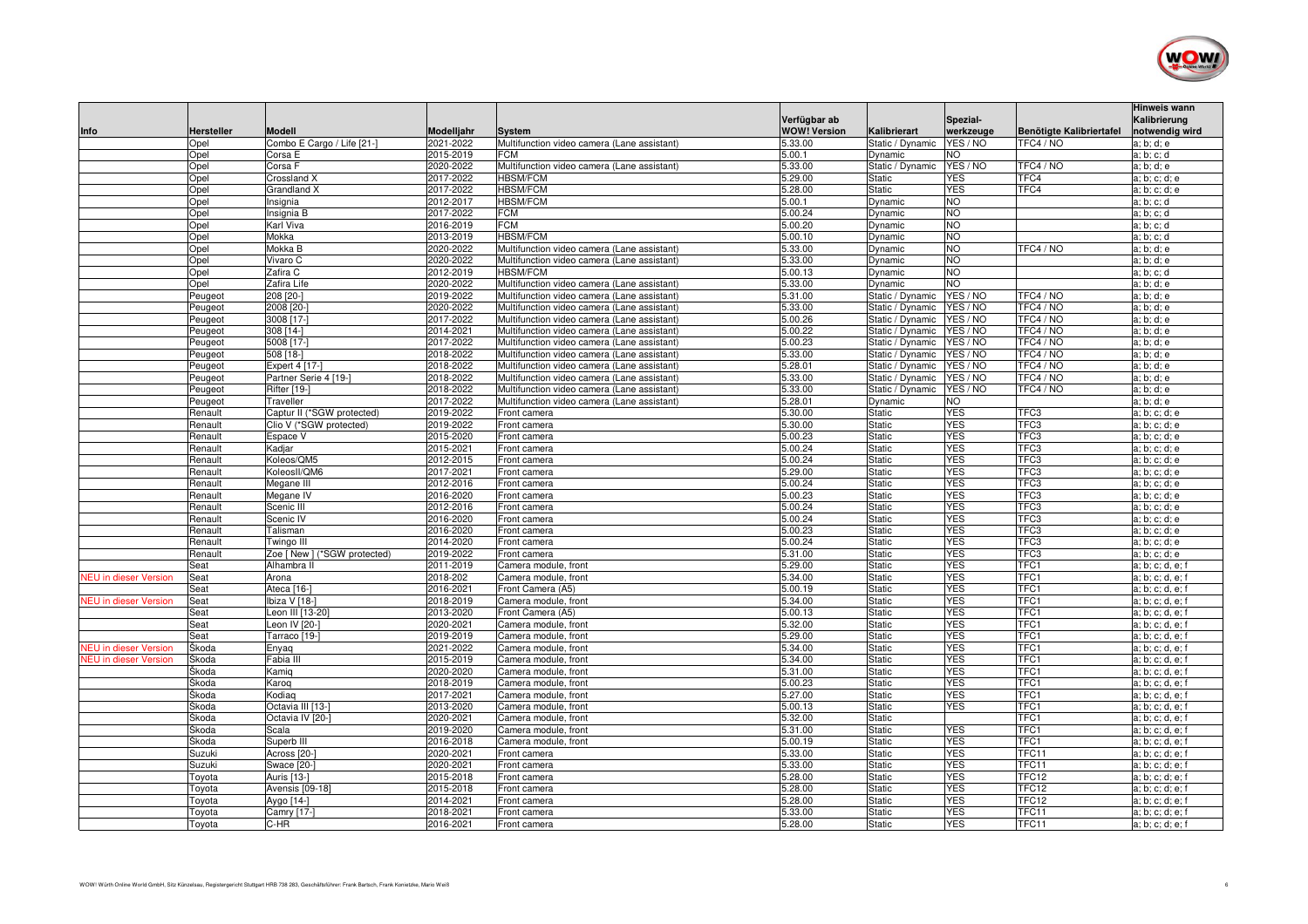

|                              |                          |                                              |                        |                                                                                            | Verfügbar ab        |                                | Spezial-                 |                            | Hinweis wann<br>Kalibrierung         |
|------------------------------|--------------------------|----------------------------------------------|------------------------|--------------------------------------------------------------------------------------------|---------------------|--------------------------------|--------------------------|----------------------------|--------------------------------------|
| Info                         | Hersteller               | <b>Modell</b>                                | Modelljahr             | System                                                                                     | <b>WOW! Version</b> | Kalibrierart                   | werkzeuge                | Benötigte Kalibriertafel   | notwendig wird                       |
|                              | Toyota                   | Corolla [12-18]                              | 2015-2018              | Front camera                                                                               | 5.28.00             | <b>Static</b>                  | <b>YES</b>               | <b>TFC11 / TFC12</b>       | a; b; c; d; e; f                     |
|                              | Toyota                   | Corolla [18-                                 | 2019-2021              | Front camera                                                                               | 5.28.00             | Static                         | <b>YES</b>               | <b>TFC11 / TFC12</b>       | a; b; c; d; e; f                     |
|                              | Toyota                   | Hilux [15-]                                  | 2016-2021              | Front camera                                                                               | 5.28.00             | Static                         | <b>YES</b>               | TFC11                      | a; b; c; d; e; f                     |
|                              | Toyota                   | Land Cruiser J200 [07-1                      | 2016-2020              | Front camera                                                                               | 5.29.00             | Static                         | <b>YES</b>               | TFC11                      | a; b; c; d; e; f                     |
|                              | Toyota                   | Land Cruiser Prado J150 [09-]                | 2016-2020              | Front camera                                                                               | 5.28.00             | <b>Static</b>                  | <b>YES</b>               | TFC11                      | a; b; c; d; e; f                     |
|                              | Toyota                   | Prius [09-15]                                | 2009-2015              | Front camera                                                                               | 5.28.00             | Static                         | <b>YES</b>               | TFC11                      | a; b; c; d; e; f                     |
|                              | Toyota                   | Prius [15-]                                  | 2015-2020              | Front camera                                                                               | 5.28.00             | Static                         | <b>YES</b>               | TFC11                      | a; b; c; d; e; f                     |
|                              | Toyota                   | Prius+ [12-20]                               | 2012-2020              | Front camera                                                                               | 5.33.00             | Static                         | <b>YES</b>               | TFC11                      | a; b; c; d; e; f                     |
|                              | Toyota                   | Proace [17-]                                 | 2017-2021              | Multifunction video camera (Lane assistant)                                                | 5.32.00             | Dynamic                        | NO.                      |                            | a; b; d                              |
| <b>NEU</b> in dieser Version | Toyota                   | Proace city [19-]                            | 2019-2021              | Multifunction video camera (Lane assistant)                                                | 5.34.00             | Static/Dynamic                 | YES/NO                   |                            |                                      |
|                              | Toyota                   | RAV 4 [12-18]                                | 2012-2018<br>2019-2021 | Front camera                                                                               | 5.28.00<br>5.28.00  | Static<br>Static               | <b>YES</b><br><b>YES</b> | TFC11<br>TFC1 <sup>-</sup> | a; b; c; d; e; f                     |
|                              | Toyota                   | RAV 4 [19-]<br>Verso [09-18]                 | 2016-2018              | Front camera<br>Front camera                                                               | 5.28.00             | Static                         | <b>YES</b>               | TFC12                      | a; b; c; d; e; f<br>a; b; c; d; e; f |
|                              | Toyota<br>Toyota         | Yaris [12-20]                                | 2014-2020              | Front camera                                                                               | 5.28.00             | Static                         | <b>YES</b>               | <b>TFC11 / TFC12</b>       | a; b; c; d; e; f                     |
|                              | Toyota                   | Yaris [20-]                                  | 2020-2021              | Front camera                                                                               | 5.33.00             | <b>Static</b>                  | <b>YES</b>               | <b>TFC11 / TFC12</b>       | a; b; c; d; e; f                     |
|                              | Vauxhall                 | Ampera                                       | 2013-2015              | <b>HBSM/FCM</b>                                                                            | 5.00.19             | Dynamic                        | <b>NO</b>                |                            | a; b; c; d                           |
|                              | Vauxhall                 | Ampera E                                     | 2017-2019              | FCM                                                                                        | 5.00.23             | Dynamic                        | <b>NO</b>                |                            | a; b; c; d                           |
|                              | Vauxhall                 | Astra J                                      | 2010-2020              | <b>HBSM/FCM</b>                                                                            | 5.00.19             | Dynamic                        | N <sub>O</sub>           |                            | a; b; c; d                           |
|                              | Vauxhall                 | Astra K                                      | 2016-2022              | FCM                                                                                        | 5.00.23             | Dynamic                        | <b>NO</b>                |                            | a; b; c; d                           |
|                              | Vauxhall                 | Cascada                                      | 2013-2019              | <b>HBSM/FCM</b>                                                                            | 5.00.19             | Dynamic                        | <b>NO</b>                |                            | a; b; c; d                           |
|                              | Vauxhall                 | Combo E                                      | 2019-2020              | <b>HBSM/FCM</b>                                                                            | 5.29.00             | Static                         | <b>YES</b>               | TFC4                       | a; b; c; d; e                        |
|                              | Vauxhall                 | Combo E Cargo / Life [21-]                   | 2021-2022              | Multifunction video camera (Lane assistant)                                                | 5.33.00             | Static / Dynamic               | YES / NO                 | TFC4 / NO                  | a; b; d; e                           |
|                              | Vauxhall                 | Corsa E                                      | 2015-2019              | FCM                                                                                        | 5.00.19             | Dynamic                        | NO                       |                            | a; b; c; d                           |
|                              | Vauxhall                 | Corsa F                                      | 2020-2022              | Multifunction video camera (Lane assistant)                                                | 5.33.00             | Static / Dynamic               | YES / NO                 | TFC4 / NO                  | a; b; d; e                           |
|                              | Vauxhall                 | Crossland X                                  | 2017-2022              | <b>HBSM/FCM</b>                                                                            | 5.29.00             | <b>Static</b>                  | <b>YES</b>               | TFC4                       | a; b; c; d; e                        |
|                              | Vauxhall                 | Grandland X                                  | 2017-2022              | <b>HBSM/FCM</b>                                                                            | 5.28.00             | Static                         | <b>YES</b>               | TFC4                       | a; b; c; d; e                        |
|                              | Vauxhall                 | Insignia                                     | 2012-2017              | <b>HBSM/FCM</b>                                                                            | 5.00.19             | Dynamic                        | NO                       |                            | a; b; c; d                           |
|                              | Vauxhall                 | Insignia B                                   | 2017-2022              | FCM                                                                                        | 5.00.24             | Dynamic                        | N <sub>O</sub>           |                            | a; b; c; d                           |
|                              | Vauxhall                 | Karl Viva                                    | 2016-2019              | FCM                                                                                        | 5.00.20             | Dynamic                        | <b>NO</b>                |                            | a; b; c; d                           |
|                              | Vauxhall                 | Mokka<br>Mokka B                             | 2013-2019<br>2020-2022 | <b>HBSM/FCM</b>                                                                            | 5.00.19<br>5.33.00  | Dynamic                        | <b>NO</b><br><b>NO</b>   | TFC4 / NO                  | a; b; c; d                           |
|                              | Vauxhall<br>Vauxhall     | Vivaro C                                     | 2020-2022              | Multifunction video camera (Lane assistant)<br>Multifunction video camera (Lane assistant) | 5.33.00             | Dynamic<br>Dynamic             | <b>NO</b>                |                            | a; b; d; e<br>a; b; d; e             |
|                              | Vauxhall                 | Zafira C                                     | 2012-2019              | <b>HBSM/FCM</b>                                                                            | 5.00.19             | Dynamic                        | <b>NO</b>                |                            | a; b; c; d                           |
|                              | Vauxhall                 | Zafira Life                                  | 2020-2022              | Multifunction video camera (Lane assistant)                                                | 5.33.00             | Dynamic                        | NO                       |                            | a; b; d; e                           |
|                              | Volkswagen               | Arteon                                       | 2017-2018              | Camera module, front                                                                       | 5.00.23             | Static                         | <b>YES</b>               | TFC1                       | a; b; c; d, e; f                     |
|                              | Volkswagen               | Caddy III [16-1                              | 2016-2020              | Camera module, front                                                                       | 5.00.24             | Static                         | <b>YES</b>               | TFC1                       | a; b; c; d, e; f                     |
|                              | Volkswagen               | Crafter II [17-]                             | 2017-2022              | Camera module, front                                                                       | 5.00.24             | Static                         | <b>YES</b>               | TFC1                       | a; b; c; d, e; f                     |
|                              | Volkswagen               | Golf VII                                     | 2013-2019              | Front Camera (A5)                                                                          | 5.00.10             | Static                         | <b>YES</b>               | TFC1                       | a; b; c; d, e; f                     |
|                              | Volkswagen               | Golf VIII                                    | 2020-2021              | Camera module, front                                                                       | 5.32.00             | <b>Static</b>                  | <b>YES</b>               | TFC1                       | a; b; c; d, e; f                     |
|                              | Volkswagen               | ID.3                                         | 2020-2021              | Camera module, front                                                                       | 5.33.00             | Static                         | <b>YES</b>               | TFC1                       | a; b; c; d, e; f                     |
|                              | Volkswagen               | ID.4                                         | 2021-2021              | Camera module, front                                                                       | 5.33.00             | Static                         | <b>YES</b>               | TFC1                       | a; b; c; d, e; f                     |
|                              | Volkswagen               | Passat VII [11-15]                           | 2011-2015              | Front Camera (A5)                                                                          | 5.00.10             | Static                         | <b>YES</b>               | TFC1                       | a; b; c; d, e; f                     |
|                              | Volkswagen               | Passat VIII [15-]                            | 2015-2020              | Front Camera (A5)                                                                          | 5.00.10             | <b>Static</b>                  | <b>YES</b>               | TFC1                       | a; b; c; d, e; f                     |
| <b>NEU</b> in dieser Version | Volkswagen               | Polo VI [17-]                                | 2017-2020              | Camera module, front                                                                       | 5.34.00             | <b>Static</b>                  | <b>YES</b>               | TFC1                       | a; b; c; d, e; f                     |
|                              | Volkswagen               | Sharan II                                    | 2011-2019              | Camera module, front                                                                       | 5.29.00             | <b>Static</b>                  | <b>YES</b>               | TFC1                       | a; b; c; d, e; f                     |
|                              | Volkswagen               | T6 Multivan [15-]                            | 2015-2019              | Camera module, front                                                                       | 5.00.24             | Static                         | <b>YES</b><br><b>YES</b> | TFC1<br>TFC1               | a; b; c; d, e; f                     |
|                              | Volkswagen               | T6 Multivan [20-]                            | 2020-2022<br>2015-2019 | Camera module, front                                                                       | 5.33.00<br>5.00.24  | <b>Static</b><br><b>Static</b> | <b>YES</b>               | TFC1                       | a; b; c; d, e; f                     |
|                              | Volkswagen               | T6 Transporter [15-]<br>T6 Transporter [20-] | 2020-2022              | Camera module, front<br>Camera module, front                                               | 5.33.00             | <b>Static</b>                  | <b>YES</b>               | TFC1                       | a; b; c; d, e; f                     |
|                              | Volkswagen<br>Volkswagen | T-Cross                                      | 2019-2020              | Camera module, front                                                                       | 5.30.00             | <b>Static</b>                  | <b>YES</b>               | TFC1                       | a; b; c; d, e; f<br>a; b; c; d, e; f |
|                              | Volkswagen               | Tiguan [08-16]                               | 2008-2016              | Camera module, front                                                                       | 5.00.15             | Static                         | <b>YES</b>               | TFC1                       | a; b; c; d, e; f                     |
|                              | Volkswagen               | Tiguan [16-]                                 | 2016-2020              | Front Camera (A5)                                                                          | 5.00.15             | <b>Static</b>                  | <b>YES</b>               | TFC1                       | a; b; c; d, e; f                     |
|                              | Volkswagen               | Touareg III [18-                             | 2018-2019              | Camera module, front                                                                       | 5.30.00             | <b>Static</b>                  | <b>YES</b>               | TFC1                       | a; b; c; d, e; f                     |
|                              | Volkswagen               | Touran [16-]                                 | 2016-2020              | Camera module, front                                                                       | 5.00.22             | Static                         | <b>YES</b>               | TFC1                       | a; b; c; d, e; f                     |
|                              | Volkswagen               | T-Roc                                        | 2018-2020              | Camera module, front                                                                       | 5.00.24             | <b>Static</b>                  | <b>YES</b>               | TFC1                       | a; b; c; d, e; f                     |
|                              | Volvo                    | S60 [11-18]                                  | 2011-2018              | FSM (Forward Sensing Module)                                                               | 5.00.10             | Dynamic                        | <b>NO</b>                |                            | a; b; c; d                           |
|                              | Volvo                    | S60 [19-]                                    | 2019-2021              | ASDM (Active safety domain master)                                                         | 5.27.00             | Dynamic                        | <b>NO</b>                |                            | a; b; c; d                           |
|                              | Volvo                    | S60 Cross Country                            | 2016-2018              | FSM (Forward Sensing Module)                                                               | 5.00.17             | Dynamic                        | NO                       |                            | a; b; c; d                           |
|                              | Volvo                    | S90 [17-]                                    | 2017-2021              | ASDM (Active safety domain master)                                                         | 5.00.22             | Dynamic                        | <b>NO</b>                |                            | a; b; c; d                           |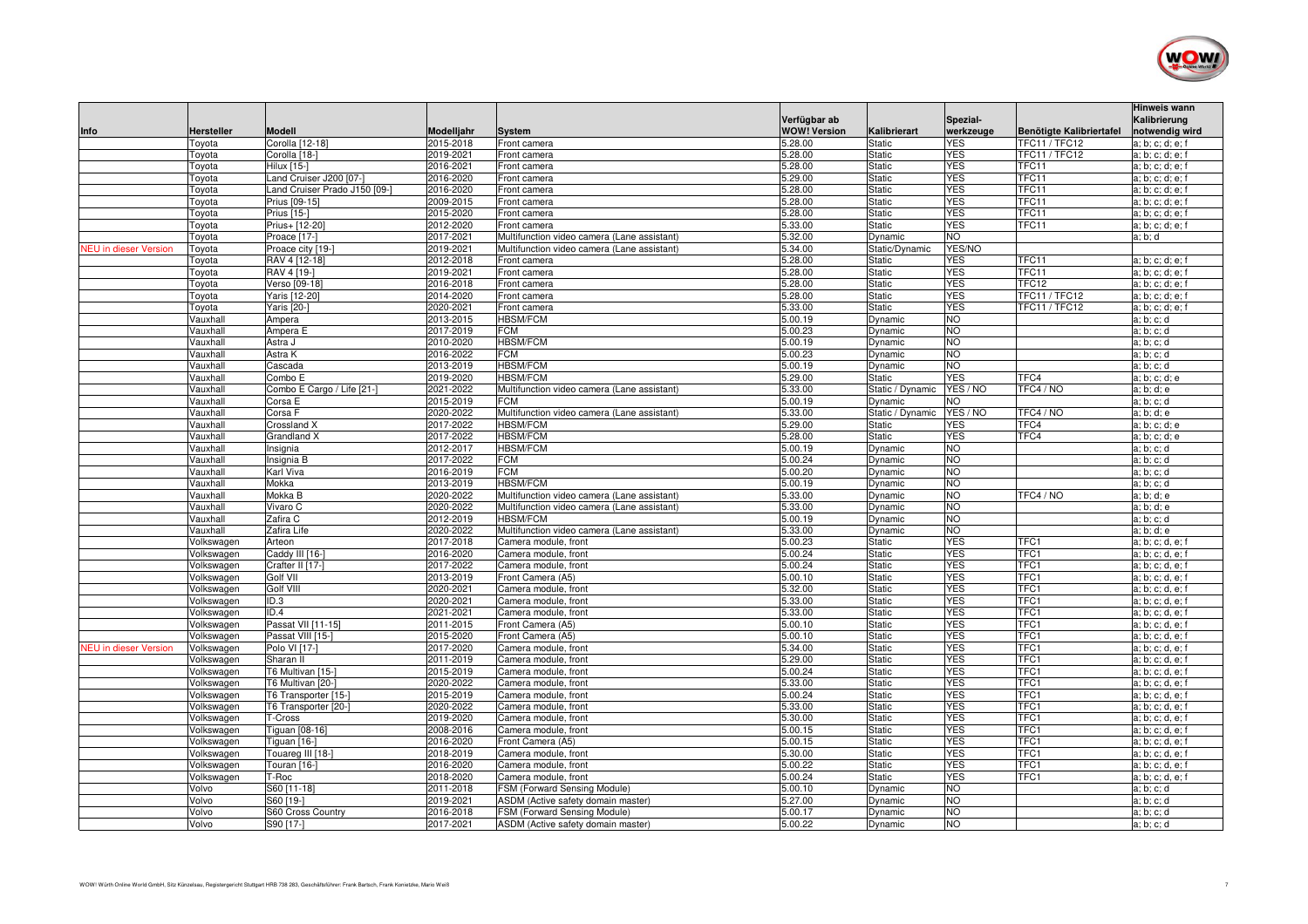

|      |                   |                           |            |                                     | Verfügbar ab        |              | Spezial-  | <b>Hinweis wann</b><br>Kalibrierung       |
|------|-------------------|---------------------------|------------|-------------------------------------|---------------------|--------------|-----------|-------------------------------------------|
| Info | <b>Hersteller</b> | <b>Modell</b>             | Modelljahr | System                              | <b>WOW! Version</b> | Kalibrierart | werkzeuge | Benötigte Kalibriertafe<br>notwendig wird |
|      | Volvo             | V40 [13-]                 | 2013-2018  | <b>FSM (Forward Sensing Module)</b> | 5.00.10             | Dynamic      | NO        | a; b; c; d                                |
|      | Volvo             | V40 Cross Country         | 2013-2018  | <b>FSM (Forward Sensing Module)</b> | 5.29.00             | Dynamic      | <b>NO</b> | a; b; c; d                                |
|      | Volvo             | V60 [11-18]               | 2011-2018  | FSM (Forward Sensing Module)        | 5.00.10             | Dynamic      | <b>NO</b> | a; b; c; d                                |
|      | Volvo             | V60 [19-]                 | 2019-2021  | ASDM (Active safety domain master)  | 5.27.00             | Dynamic      | <b>NO</b> | a; b; c; d                                |
|      | Volvo             | V60 Cross Country [16-18] | 2016-2018  | FSM (Forward Sensing Module)        | 5.00.17             | Dynamic      | <b>NO</b> | a; b; c; d                                |
|      | Volvo             | V60 Cross Country [19-]   | 2019-2021  | ASDM (Active safety domain master)  | 5.27.00             | Dynamic      | <b>NO</b> | a; b; c; d                                |
|      | Volvo             | V70 [08-]                 | 2008-2016  | <b>FSM (Forward Sensing Module)</b> | 5.00.10             | Dynamic      | <b>NO</b> | a; b; c; d                                |
|      | Volvo             | V90 [17-]                 | 2017-2021  | ASDM (Active safety domain master)  | 5.00.22             | Dynamic      | <b>NO</b> | a; b; c; d                                |
|      | Volvo             | V90 Cross Country         | 2017-2021  | ASDM (Active safety domain master)  | 5.00.22             | Dynamic      | <b>NO</b> | a; b; c; d                                |
|      | Volvo             | XC40                      | 2018-2021  | ASDM (Active safety domain master)  | 5.27.00             | Dynamic      | <b>NO</b> | a:b:c:d                                   |
|      | Volvo             | XC40 P8 Recharge          | 2021-2021  | ASDM (Active safety domain master)  | 5.33.00             | Dynamic      | <b>NO</b> | a; b; c; d                                |
|      | Volvo             | <b>XC60</b>               | 2009-2017  | <b>FSM (Forward Sensing Module)</b> | 5.00.10             | Dynamic      | <b>NO</b> | a; b; c; d                                |
|      | Volvo             | XC60 [18-]                | 2018-2021  | ASDM (Active safety domain master)  | 5.00.22             | Dynamic      | <b>NO</b> | a; b; c; d                                |
|      | Volvo             | XC70 [08-]                | 2009-2016  | FSM (Forward Sensing Module)        | 5.00.10             | Dynamic      | <b>NO</b> | a; b; c; d                                |
|      | Volvo             | XC90 [16-]                | 2016-2021  | ASDM (Active safety domain master)  | 5.00.22             | Dynamic      | <b>NO</b> | a; b; c; d                                |

**Legende:**<br>a - Fehlercode vorhanden<br>b - Austausch der Windschutzscheibe<br>c - Austausch der Kontrolleinheit / Steuergerät

f - Lenkwinkel Kalibrierung durchgeführt, Höhenstandsensoren ausgetauscht

d - Austausch, Aus- und Einbau der Kamera<br>e - Veränderungen nach einer Fahrwerks-Vermessung<br>f - Lenkwinkel Kalibrierung durchgeführt, Höhenstands<br>g - Schlossträger (VAG) / Frontstoßstange wurde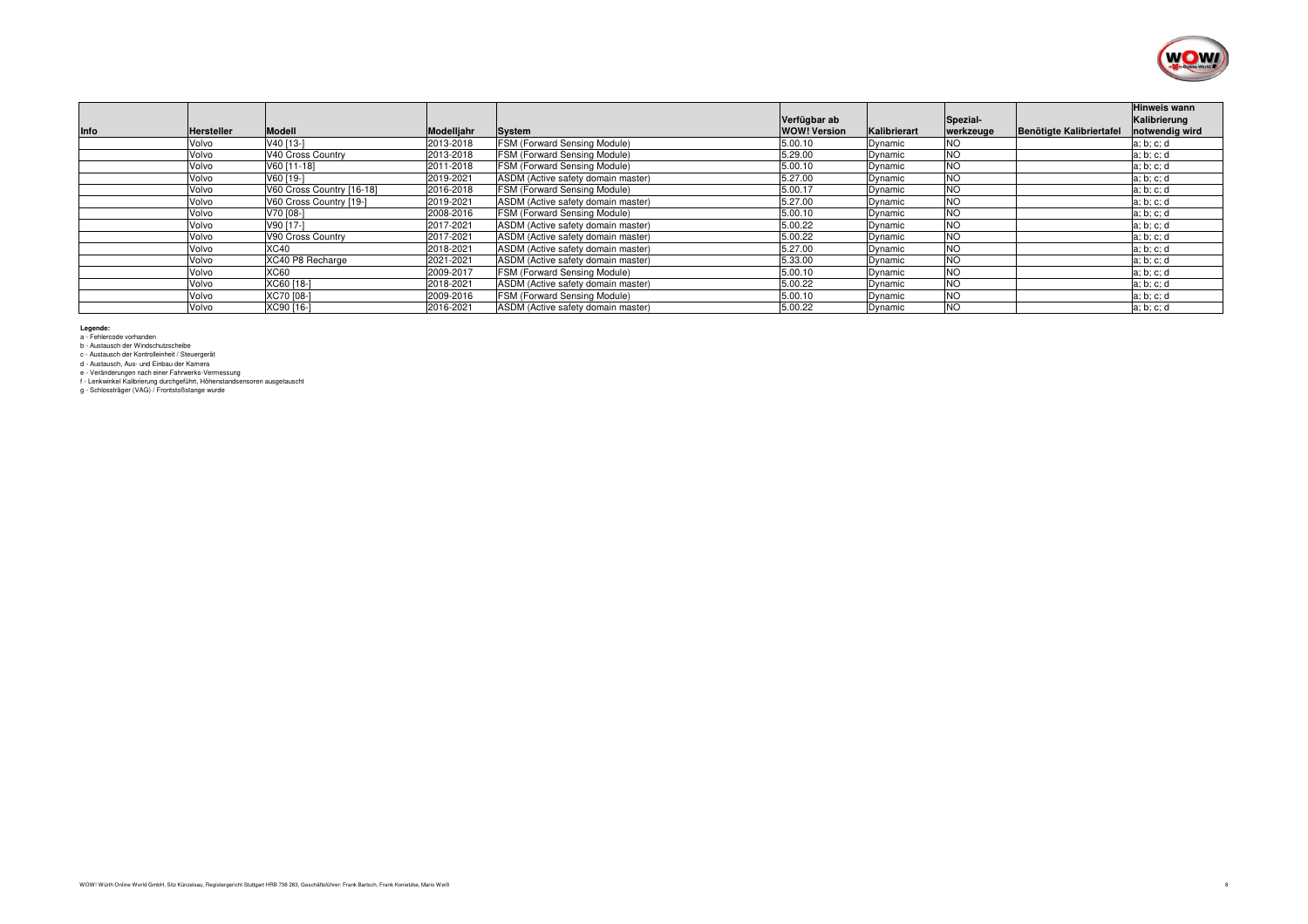

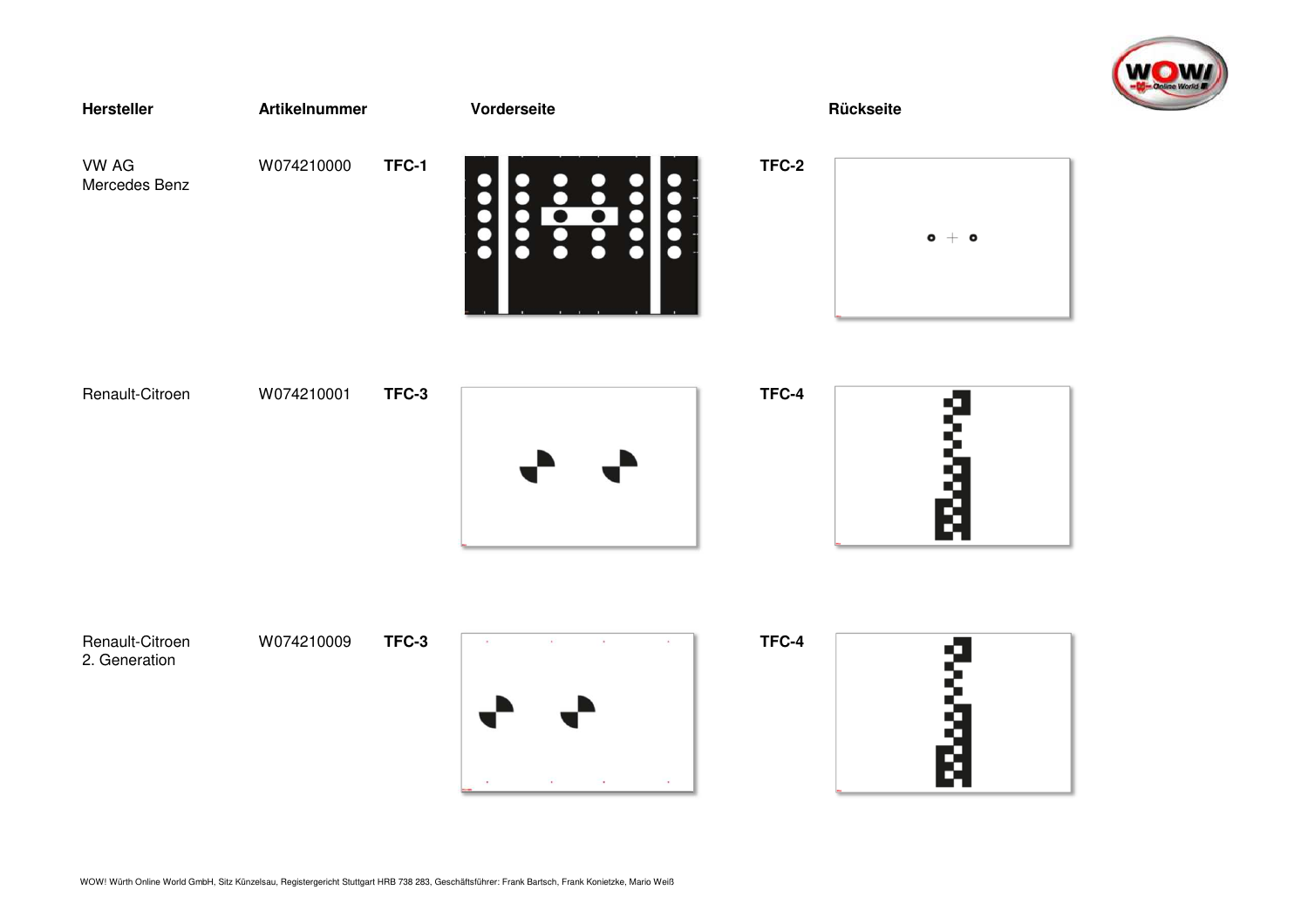





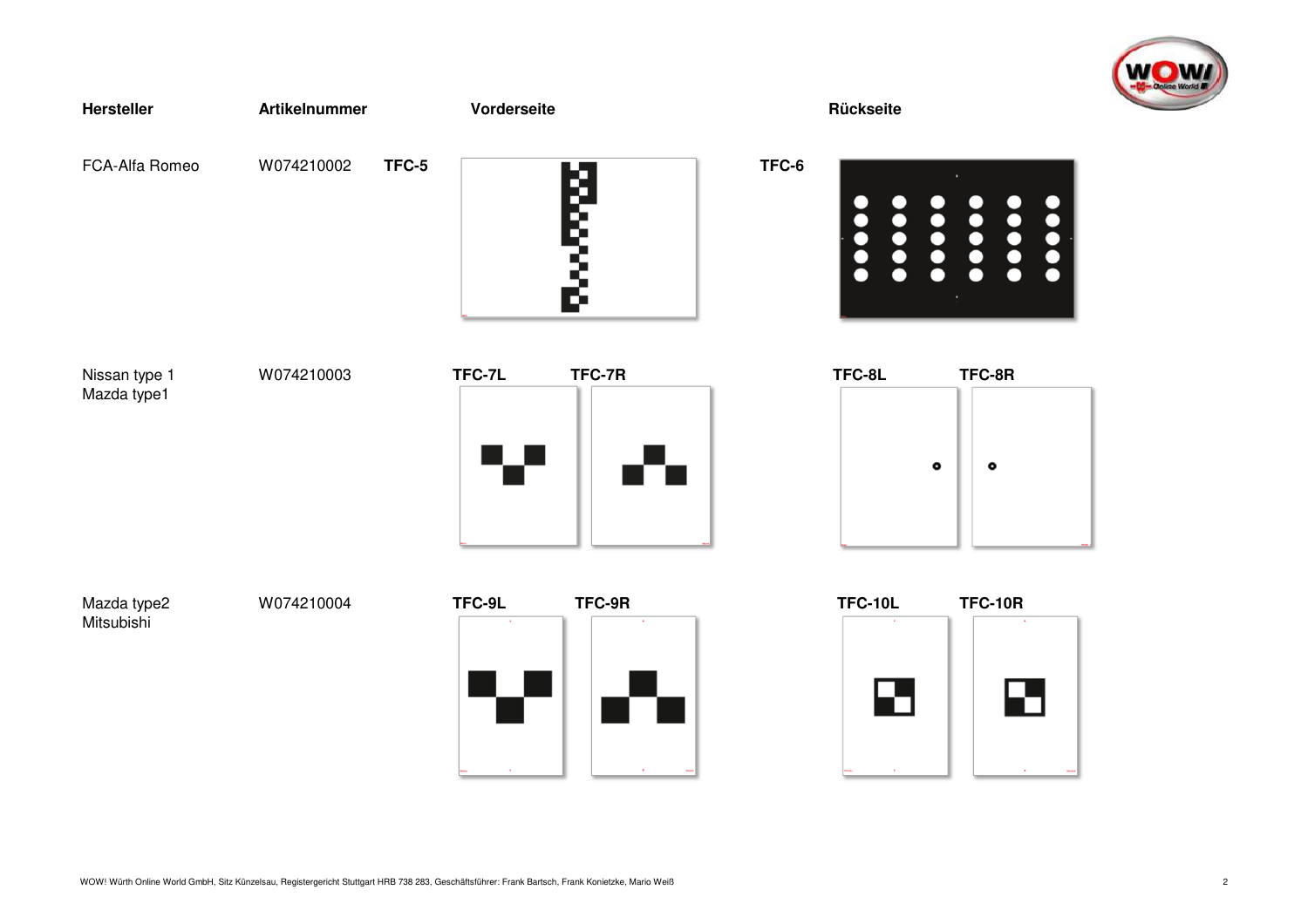

| Hersteller                      | <b>Artikelnummer</b> | Vorderseite                          | Rückseite                               |
|---------------------------------|----------------------|--------------------------------------|-----------------------------------------|
| Toyota 1+2<br>Suzuki            | W074210005           | <b>TFC-11</b><br>$\sim$<br>$\bullet$ | <b>TFC-12</b><br>$\sim$<br>$\mathbf{E}$ |
| Nissan type 2<br>Hyundai type 1 | W074210006           | <b>TFC-13</b>                        | <b>TFC-14</b>                           |

Hyundai type 2Santa Fe (2013-2015)